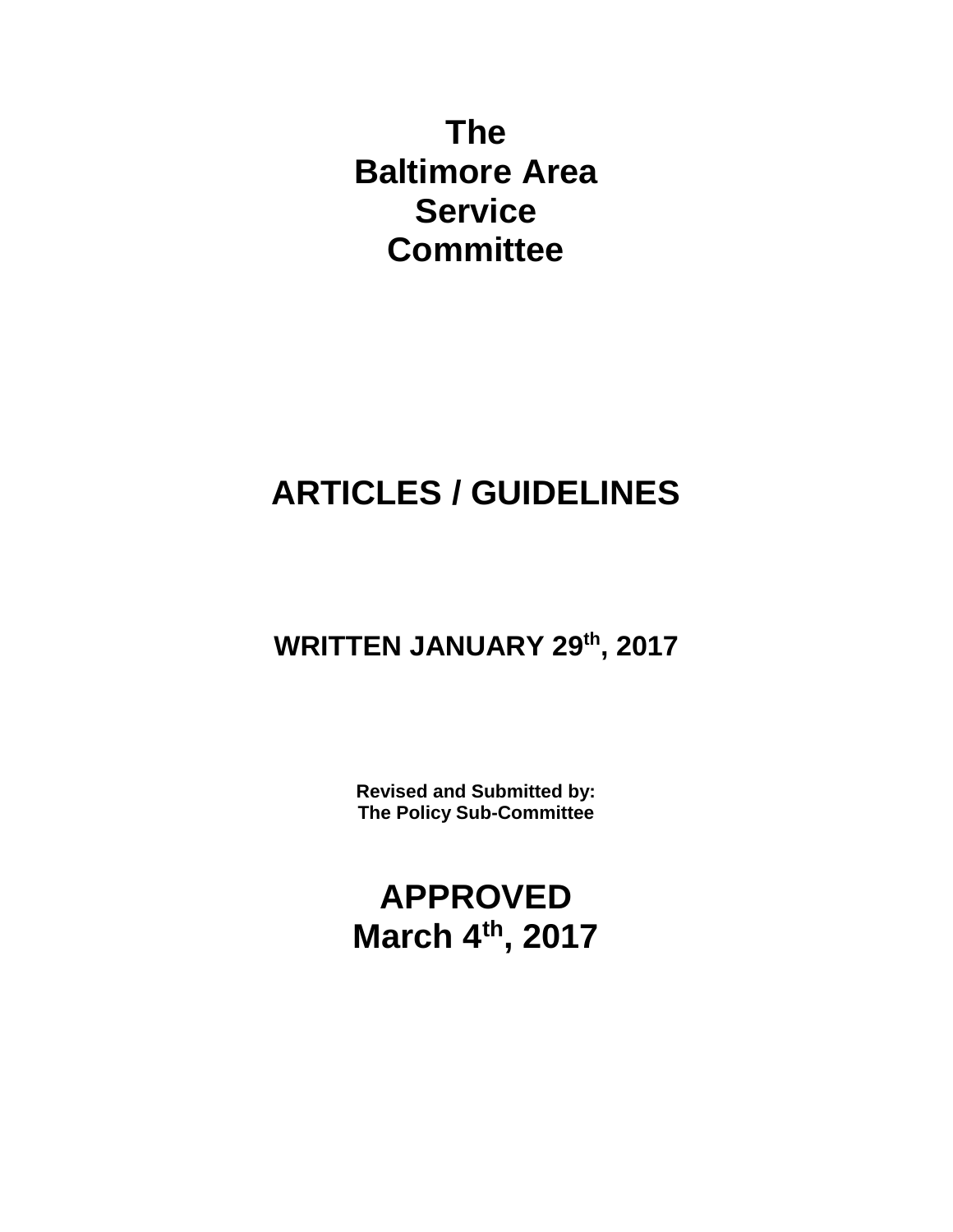## **TABLE OF CONTENTS**

| Article I          | <b>Authority</b>                          | Pg. 3         |
|--------------------|-------------------------------------------|---------------|
| Article II         | <b>Name</b>                               | Pg. 3         |
| Article III        | <b>Purpose</b>                            | Pg. 3         |
| Article IV         | <b>Twelve Traditions of NA</b>            | Pg. 4         |
| Article V          | <b>Twelve Concepts of NA</b>              | <b>Pg. 5</b>  |
| Article VI         | <b>Meetings</b>                           | <b>Pg. 6</b>  |
| Article VII        | <b>Members</b>                            | <b>Pg. 7</b>  |
| Article VIII       | <b>BASC Voting Procedures</b>             | <b>Pg. 7</b>  |
| Article IX         | <b>Executive Body Officers</b>            | Pg. 7-8       |
| Article X          | <b>BASC Subcommittees</b>                 | Pg. 8-10      |
| Article XI         | <b>BASC Positions Qualifications</b>      | Pg. 10-21     |
|                    | <b>Duties and Responsibilities</b>        |               |
| Article XII        | <b>Parliamentary Procedures</b>           | <b>Pg. 21</b> |
|                    | <b>Procedure for a Motion</b>             |               |
| Article XIII       | <b>Free State Regional Service Center</b> | Pg. 21-22     |
| <b>Article XIV</b> | <b>Financial Matters</b>                  | Pg. 22-23     |
| <b>Article XV</b>  | <b>Current Procedural Motions</b>         | Pg. 24        |
| <b>Article XVI</b> | <b>Baltimore Area Policy on Theft</b>     | Pg. 25        |
|                    | <b>Letter of Intent</b>                   | Pg. 26        |
|                    | <b>Letter of Accountability</b>           | Pg. 27        |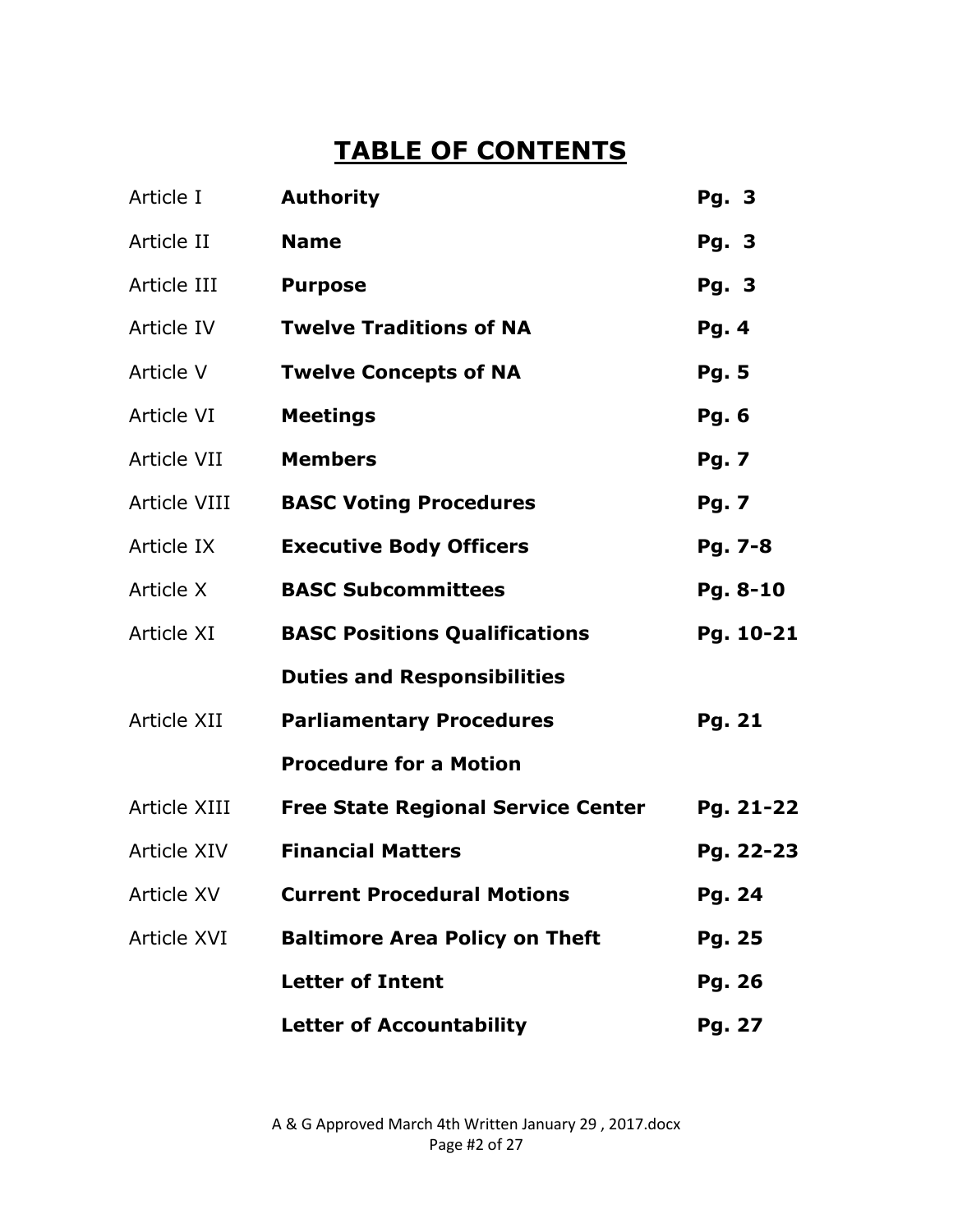#### **ARTICLE I: AUTHORITY**

This committee shall have no authority whatsoever except for:

- A loving God as He may express His will in our Group Conscience.
- The Home Groups through their representatives.
- These guidelines and other approved policies are in accordance with the 12 Traditions and 12 Concepts of Narcotics Anonymous.

#### **ARTICLE II: NAME**

The name of this committee shall be known as **"The Baltimore Area Service Committee of Narcotics Anonymous"**. For the purpose of these guidelines, The Baltimore Area Service Committee of Narcotics Anonymous shall be referred to as the "Committee", the "ASC" or the "BASC".

#### **ARTICLE III: PURPOSE**

The purpose of this Committee is to support and encourage the needs of the Baltimore Area. This Committee serves as a resource of experience for the Area groups with services that they could not or should not provide on their own. The ASC serves as a link between the Area groups and Narcotics Anonymous as a whole by providing information concerning all levels of service.

#### **Housekeeping Rules**

It is a privilege for the BASC to use this facility; we ask that you remember there is business being conducted in the front and that all prolonged conversation be taken outside. Only the secretary/ alt. secretary is permitted to use the copy machine during the ASC. Please keep your children under your supervision at all times. Please put cell phones on vibrate or off so that the meeting will not be disturbed Thanks for being a part of selfless service.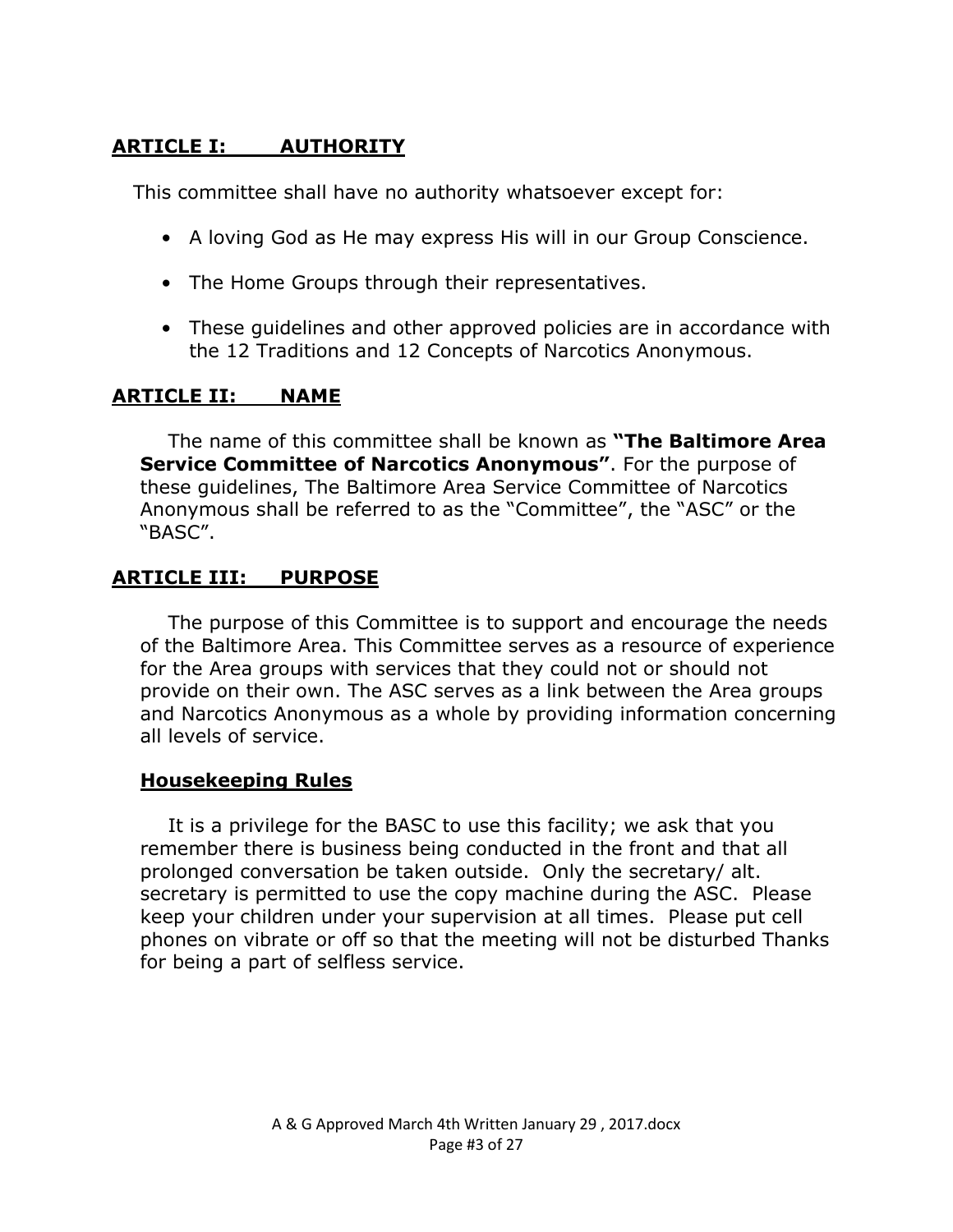#### **ARTICLE IV: TWELEVE TRADITIONS OF NA**

We keep what we have only with vigilance, and just as freedom for the individual come from the Twelve Steps, so freedom for the Groups springs from our Traditions. As long as the ties that bind us together are stronger than those that would tear us apart, all will be well.

- Our common welfare should come first; personal recovery depends on NA unity.
- For our group purpose there is but one ultimate authority a loving God as he may express Himself in our group conscience. Our leaders are but trusted servants they do not govern.
- The only requirement for membership is a desire to stop using.
- Each group should be autonomous expect in matters affecting other groups or NA as a whole.
- Each group has but one primary purpose to carry the message to the addict who still suffers.
- An NA group ought never endorse, finance, or lend the NA name to any related facility or outside enterprise, lest problems of money, property or prestige divert us from our primary purpose.
- Every NA group ought to be fully self-supporting, declining outside contributions.
- Narcotics Anonymous should remain forever nonprofessional, but our service centers may employ special workers.
- NA as such, ought never to be organized, but we may create service boards or committees directly responsible to those they serve.
- Narcotics Anonymous has no opinion on outside issues; hence, the NA name ought never be drawn into public controversy.
- Our public relations policy is based on attraction rather than promotion: we need always maintain personal anonymity at the level of press, radio and films.
- Anonymity is the spiritual foundation of all our Traditions, ever reminding us to place principles before personalities.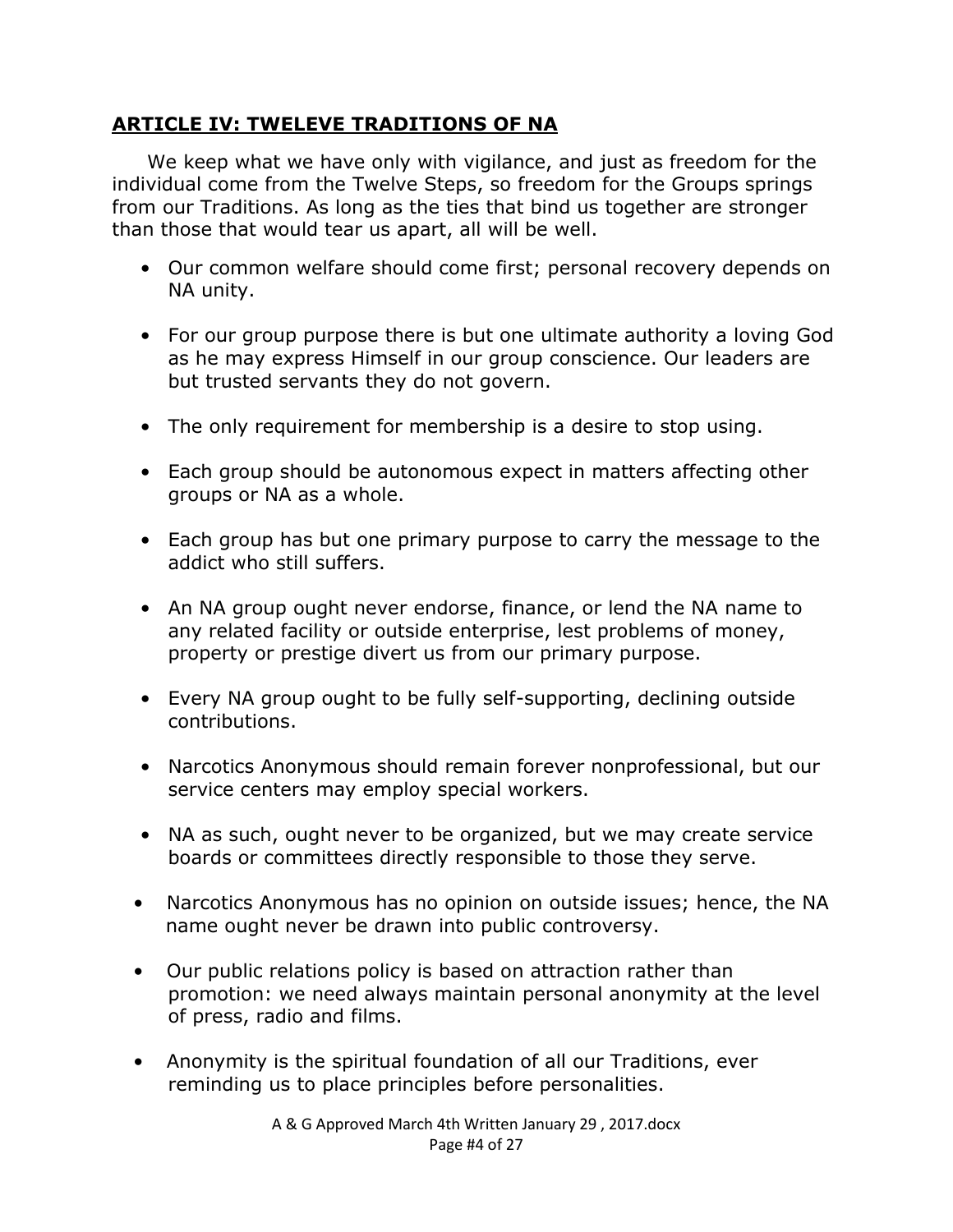#### **ARTICLE V: Twelve Concepts of NA**

- 1. To fulfill our fellowships primary purpose, the NA groups have joined together to create a structure which develops, coordinates and maintains services on behalf of NA as a whole.
- 2. The final responsibility and authority for NA services rests with the NA groups.
- 3. The NA groups delegate to the service structure the authority necessary to fulfill the responsibilities assigned to it.
- 4. Effective leadership is highly valued in Narcotics Anonymous. Leadership qualities should be carefully considered when selecting trusted servants.
- For each responsibility assigned to the service structure, a single point of decision and accountability should be clearly defined.
- 6. Group conscience is the spiritual means by which we invite a loving God to influence our decisions.
- 7. All members of a service body bear substantial responsibility for that body's decisions and should be allowed to fully participate in its decisionmaking processes.
- 8. Our service structure depends on the integrity and effectiveness of our communications.
- 9. All elements of our service structure have the responsibility to carefully consider all viewpoints in their decision making processes.
- 10. Any member of a service body can petition that body for the redress of a personal grievance, without fear of reprisal.
- 11. NA funds are to be used to further our primary purpose, and must be managed responsibly.
- 12. In keeping with the spiritual nature of Narcotics Anonymous, our structure should always be one of service, never of government.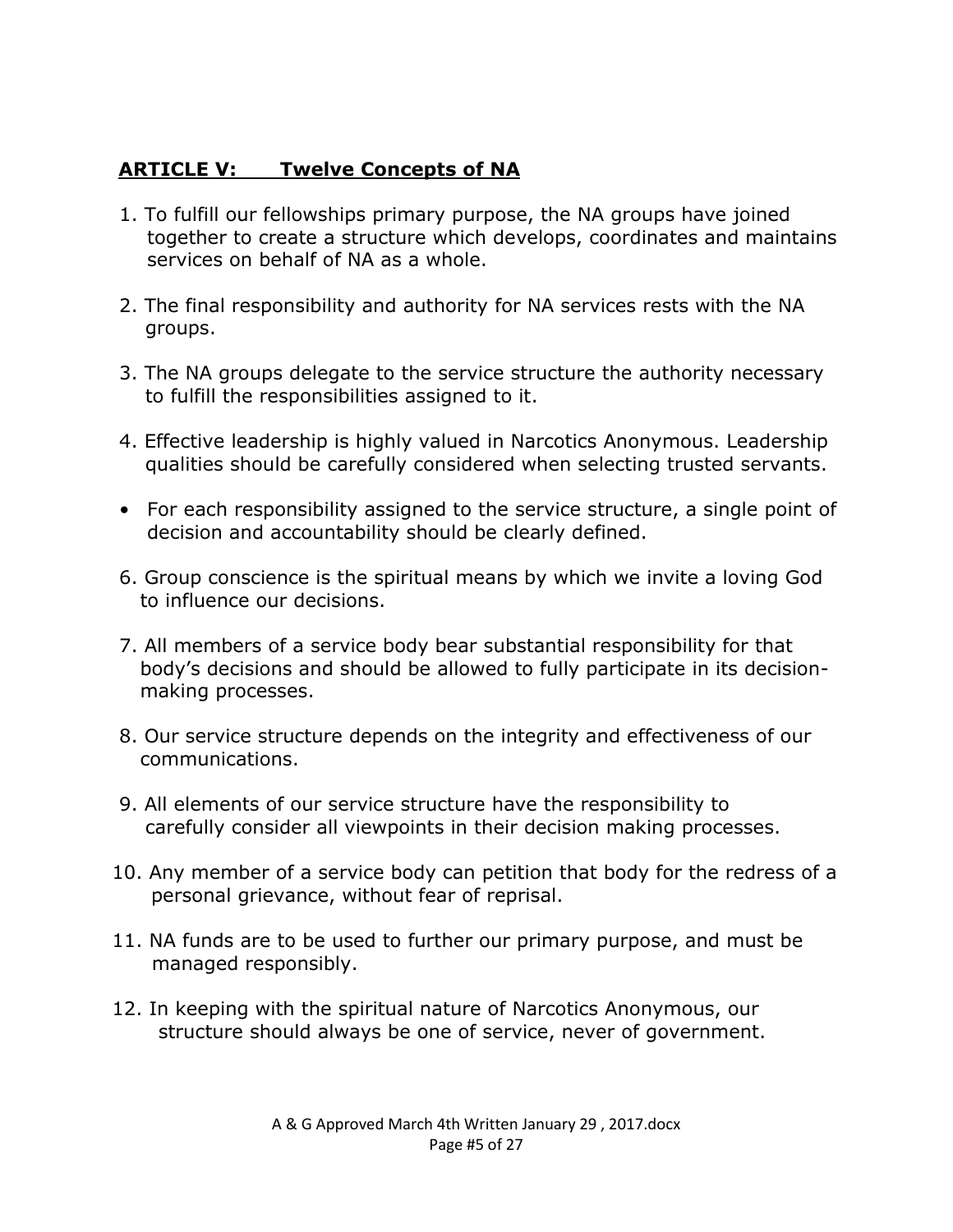#### **ARTICLE VI: MEETINGS**

- **1. Location:** Free State Regional Service Center 217 N. Warwick Avenue Baltimore, Maryland 21223
- **2. Executive Committee Meetings:** 1<sup>st</sup> Saturday of the month at 9:30 am and the 3rd Thursday of the month at 5:30 pm.
- **ASC meeting**: 1<sup>st</sup> Saturday of the month at 11:00 am.
	- Meeting called to order followed with the" We" version of Serenity Prayer.
	- Reading of 12 Concepts.
	- Housekeeping rules & information concerning GSR training.
	- Executive Body Roll call and 1st GSR count.
	- Introduction and Welcoming of New Groups, New GSR's and/or New Alternate GSR's
	- Minutes review / approval.
	- Treasury Report.
	- Special Events Reports.
	- Old Business.
	- New Business.
		- Motions / Nominations / Discussions / Concerns.
	- Secretary's Update.
	- Chair / Vice Chair reports.
	- Committee's Reports.
	- Freestate Regional Convention / Freestate Region updates.
	- Open Discussion and Concerns (if time allows).
		- A time of 4 hours will be set for the ASC meeting, but it can be adjusted according to how much new business is added to the agenda.
	- Motion to close

#### **New Meeting GSR Starter Kit**

Public Relations will assist in the communication and distribution of starter kits to new groups.

Starter Kits will include: (Amended Policy on 8/4/12. Motion #2-080412)

- 
- (1) "Basic Text" (1) "Treasurer Workbook" I.P's: (2)-#2 "The Group"
- 
- 
- (2)  $#7$  "Am I an Addict" (2)  $#16$  "For The Newcomer" (2)  $#22$  "Welcome to NA"
- (3) "NA White booklets" (5) "Phone books" (1) set of "Group Readings"
	- #18 "Group booklet"
- 
- A & G Approved March 4th Written January 29 , 2017.docx Page #6 of 27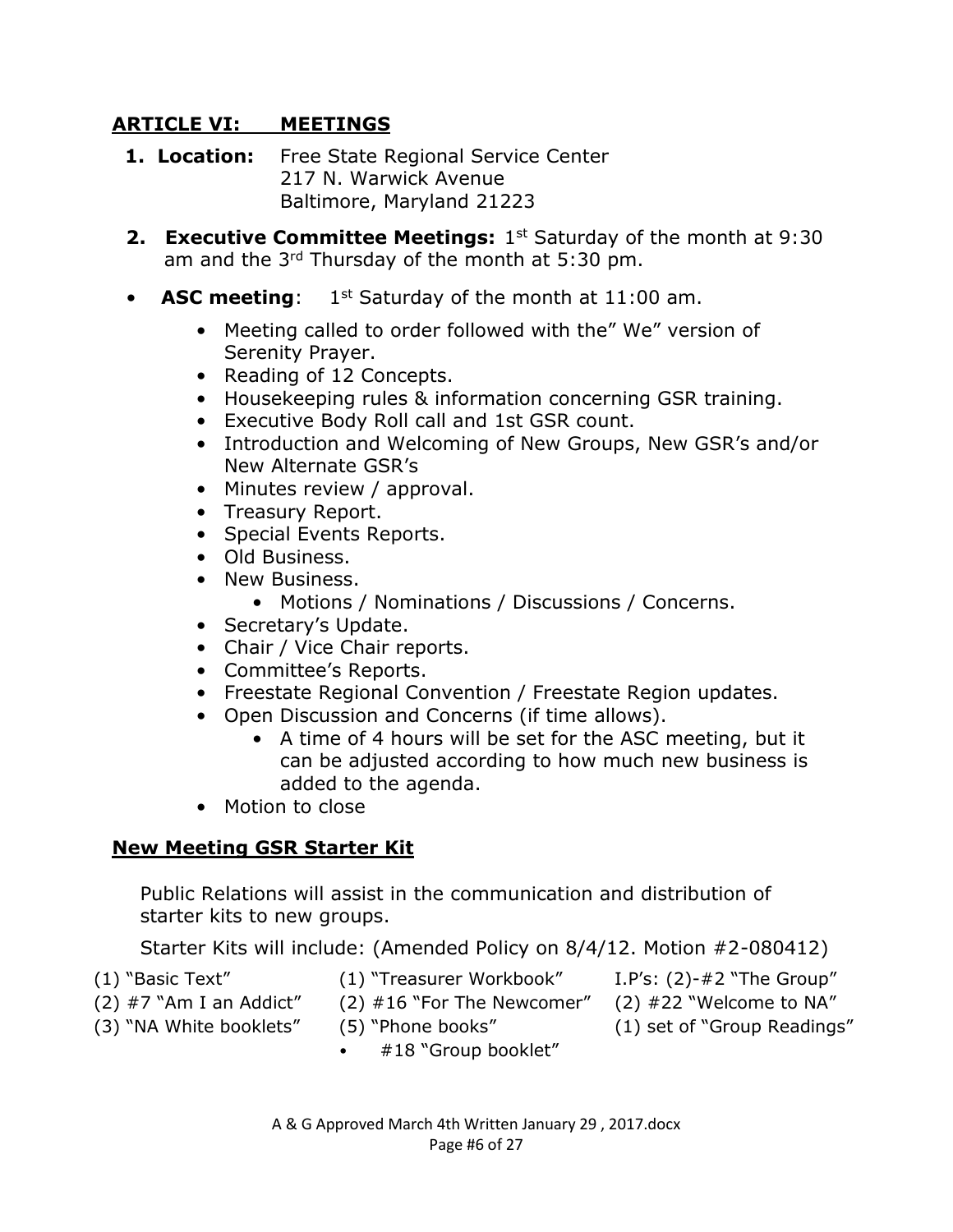#### **ARTICLE VII: MEMBERS**

This committee meeting shall have two types of members: Voting and Non- Voting.

**Voting Members—**the active participation of each home group through a representative is necessary for a successful ASC, both financially and emotionally through a Group Service Representative or Alternate. (GSR)

Each Group by their own group conscience shall place one voting member on this committee. A GSR is a "Trusted Servant". Trust means that the GSR will vote the conscience of their home group. However, in matters of procedure necessary for the ongoing needs of ASC, the voting member is asked to vote responsibly within their best judgment. This will free the group to focus on their primary purpose. It is important, however, that the GSR keeps their Home Group informed of their actions. If a GSR is elected to an elevated position they do not lose their vote for the rest of that area meeting, but it would become effective afterward

**Non-Voting Members—**a non-voting member shall be any member of NA who is not a voting GSR or Alternate GSR, including the ASC executive body members. All Members may enjoy the rights of membership including making motions, nominations, discussing and debating current issues on the ASC floor, but cannot cast a vote. This is to allow the Voting members to vote on specific issues especially those dealing with higher levels of service. Note: (The Area Chairperson may only vote in case of a tie, they may not make motions or debate.)

*There shall be no fees or dues for membership.*

#### **ARTICLE VIII: BASC VOTING PROCEDURES**

All voting processes are by the majority of eligible voting members present.

#### *Quorum was abolished January 1992*

#### **ARTICLE IX: EXECUTIVE BODY OFFICERS**

The Officers of the ASC shall be the Chairperson, Vice-Chairperson, Secretary, Alt-Secretary, Treasurer, Vice-Treasurer, Regional Committee Member, Regional Committee Member Alternate, Web-Servant, Alt. Web-Servant, BACNA Liaison, Sergeant At Arms I&II and all standing and Ad-Hoc subcommittee chairpersons.

A & G Approved March 4th Written January 29 , 2017.docx Executive Body Officers shall be elected by the ASC. There shall be no "Order of Succession" rule as requisite to qualify for elected service position of the ASC: except for that of Alt. RCM, as stated in Alt. RCM qualifications. All qualifications shall be stated in these guidelines. Nominations can be made by any member but must be seconded by a GSR and elected by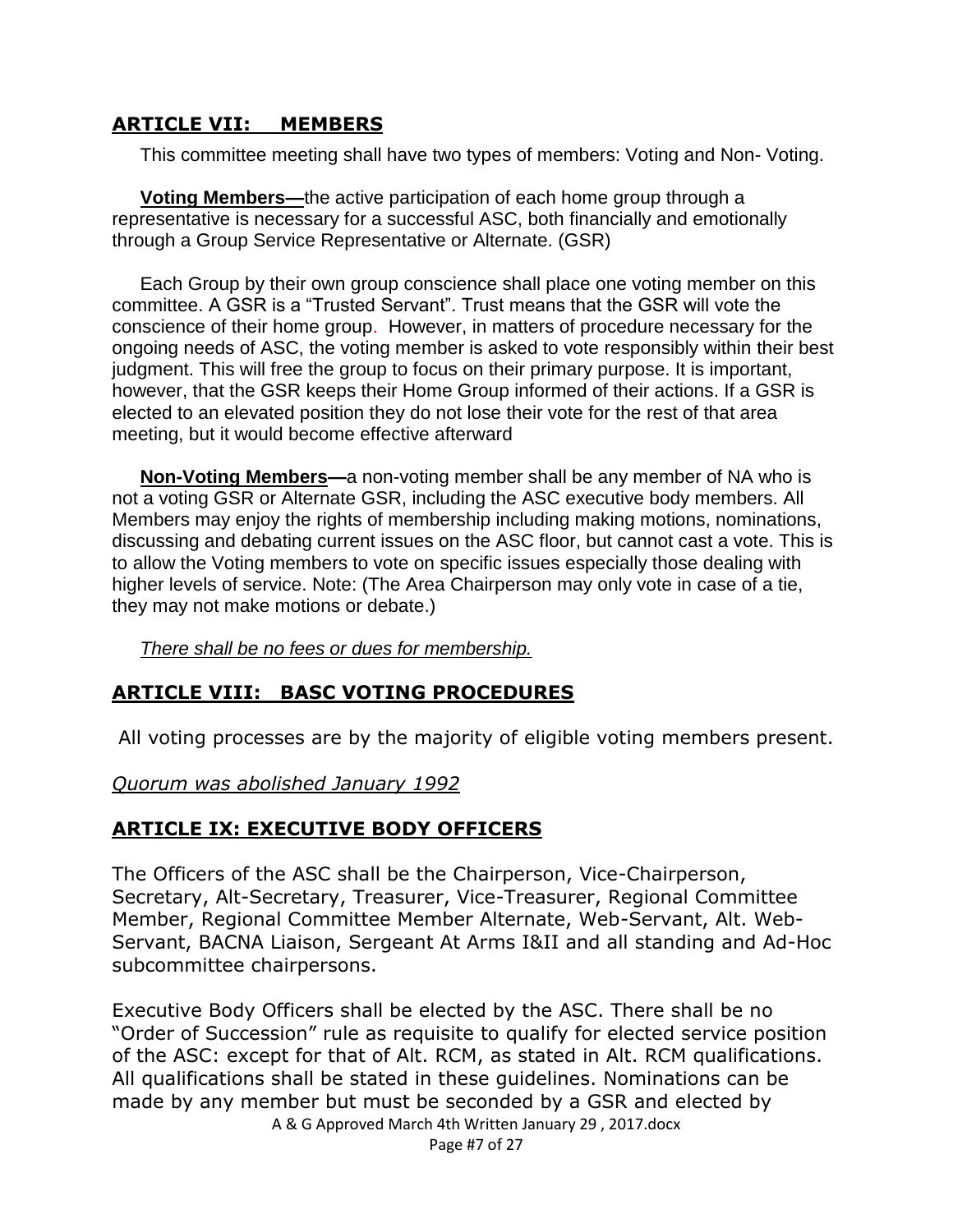eligible voting members. All officers are required to be active members of the Executive Committee.If the Chair, Vice-Chair, Secretary or Treasurer of the Area misses two consecutive ACS's they will be asked to account for their absence.

The Executive Body Officers shall meet twice a month, 9:30am on the first Saturday of every month and the 3rd Thursday of the Month at 5:30 pm. The purpose of these meetings is to discuss any problems which may be occurring with the Subcommittees, and to make requests for money to be approved by the ASC. The Area Chairperson will report to the BASC on the meetings of the Executive Body Officers.

#### **ARTICLES X: BASC SUBCOMMITTEES**

In order to more efficiently serve the Home Groups, a subcommittee system is used by the ASC. All Subcommittees were formed by and are directly responsible to the Baltimore Area Service Committee of Narcotics Anonymous (BASC). Any Narcotics Anonymous member can serve as a subcommittee member. However, Groups should encourage their GSR to become active on a subcommittee.

Each Subcommittee Chair/representative shall report to the ASC each regular monthly meeting. Officers of Subcommittees (Chairpersons) who miss two (2) consecutive ASC Executive Committee Meetings will be asked to account for their absence, and maybe voted out by the GSR's (05/01/2010). All subcommittee projects should be described through their reports.

All Subcommittee Chairpersons must submit a budget proposal (within 60 days) of election, submit the proposed budget to the body, when approved it is added to create the annual overall BASC budget.

All financial expenditures, fundraising, prudent reserve, or budget of all subcommittees must be approved by the eligible voting members of this BASC. All subcommittee Chairpersons must attend all RSC meetings, particularly the meeting of their respective regional subcommittee. Subcommittee chairs shall be elected by the ASC, other positions (i.e., vicechairs secretaries, or any other position deemed necessary by the subcommittee) shall be elected within the subcommittee.

**Following are the standing committees of the BASC, along with a statement of purpose of each subcommittee. All subcommittee activities shall be carried out in accordance with BASC Policies, The Twelve Traditions, The Twelve Concepts, and the Narcotics Anonymous World Service (NAWS) handbooks.**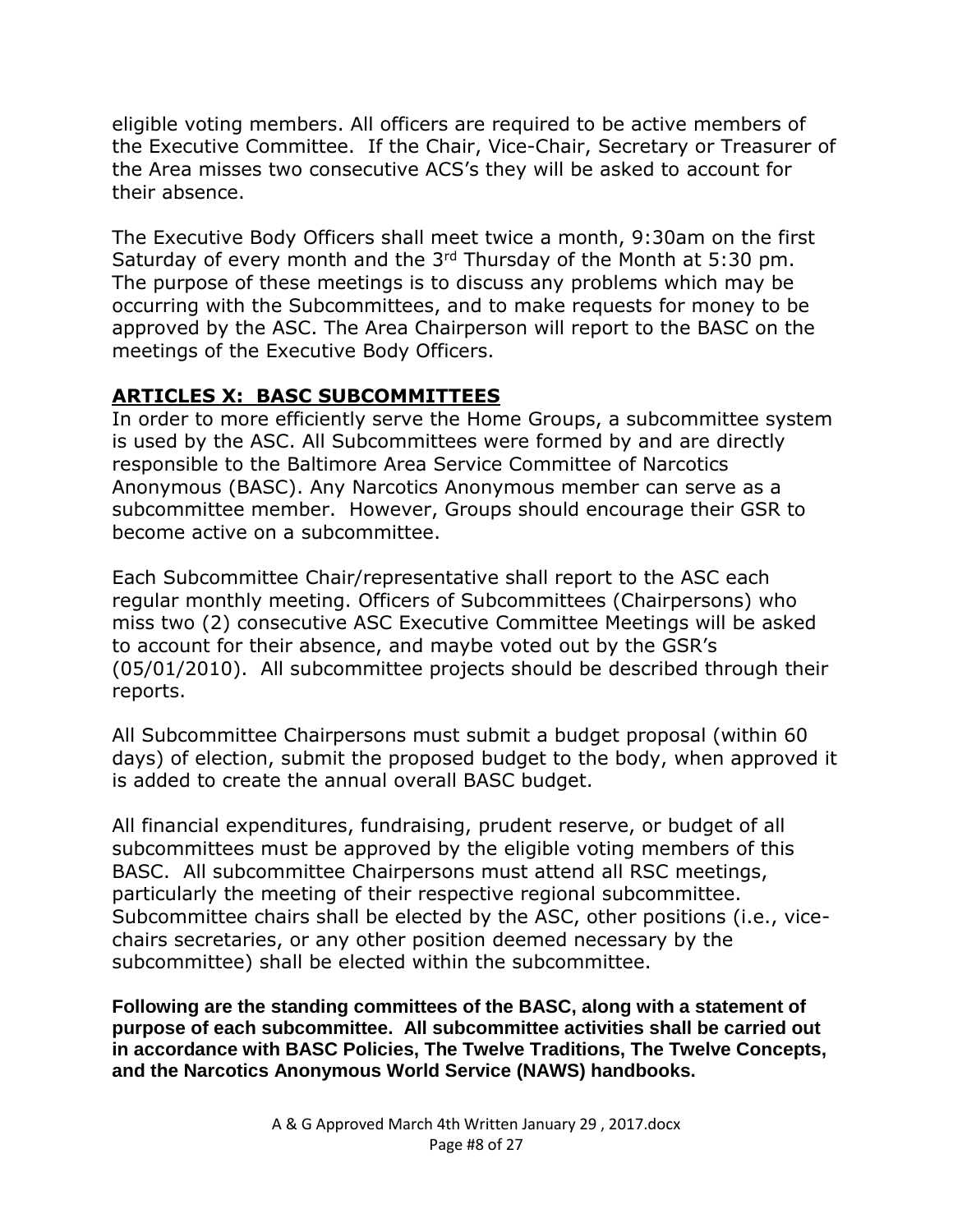#### **Hospitals and Institutions Subcommittee**

The purpose of this Subcommittee is to carry the message to addicts in hospitals and institutions who do not have full access to regular Narcotics Anonymous meetings. Hospitals and Institutions meetings, except for those in long term facilities, are intended to simply introduce those attending to some basics of the N.A. program.

The H & I subcommittee establishes and maintains an inventory of their literature and submits a monthly inventory report to the ASC.

#### **Hotline Subcommittee**

The purpose of the Hotline Subcommittee is to set up a direct connection between the suffering addict and a recovering addict. It helps the still suffering addict reach the rooms of Narcotics Anonymous by carrying the message.

#### **Literature Subcommittee**

The Literature Subcommittee keeps the Area informed of World and Regional literature news, and holds workshops, when needed, to review and input literature. This subcommittee also assembles a monthly "Together We Can" newsletter and a schedule of meetings in a booklet form.

#### **Policy Subcommittee**

The Policy Subcommittee serves to provide research and guidance in better understanding the Narcotics Anonymous Traditions.

This Subcommittee is also responsible for compiling and maintaining guidelines for the ASC. These guidelines will define the purpose of the ASC and its subcommittees, the duties and responsibilities of the ASC Officers, and will include procedures of the ASC. The committee will have on hand those listed motions made policy.

#### **Public Relations Subcommittee**

This service committee was formed by and is directly responsible to the Baltimore Area Service Committee of Narcotics Anonymous (BASC). The purpose of the Public Relations (PR) Subcommittee is to inform the public that Narcotics Anonymous (NA) exists and that it offers recovery from addiction, while also educating the fellowship about Public Relations work. The Public Relations Subcommittee offers information about how and where to find NA. In

A & G Approved March 4th Written January 29 , 2017.docx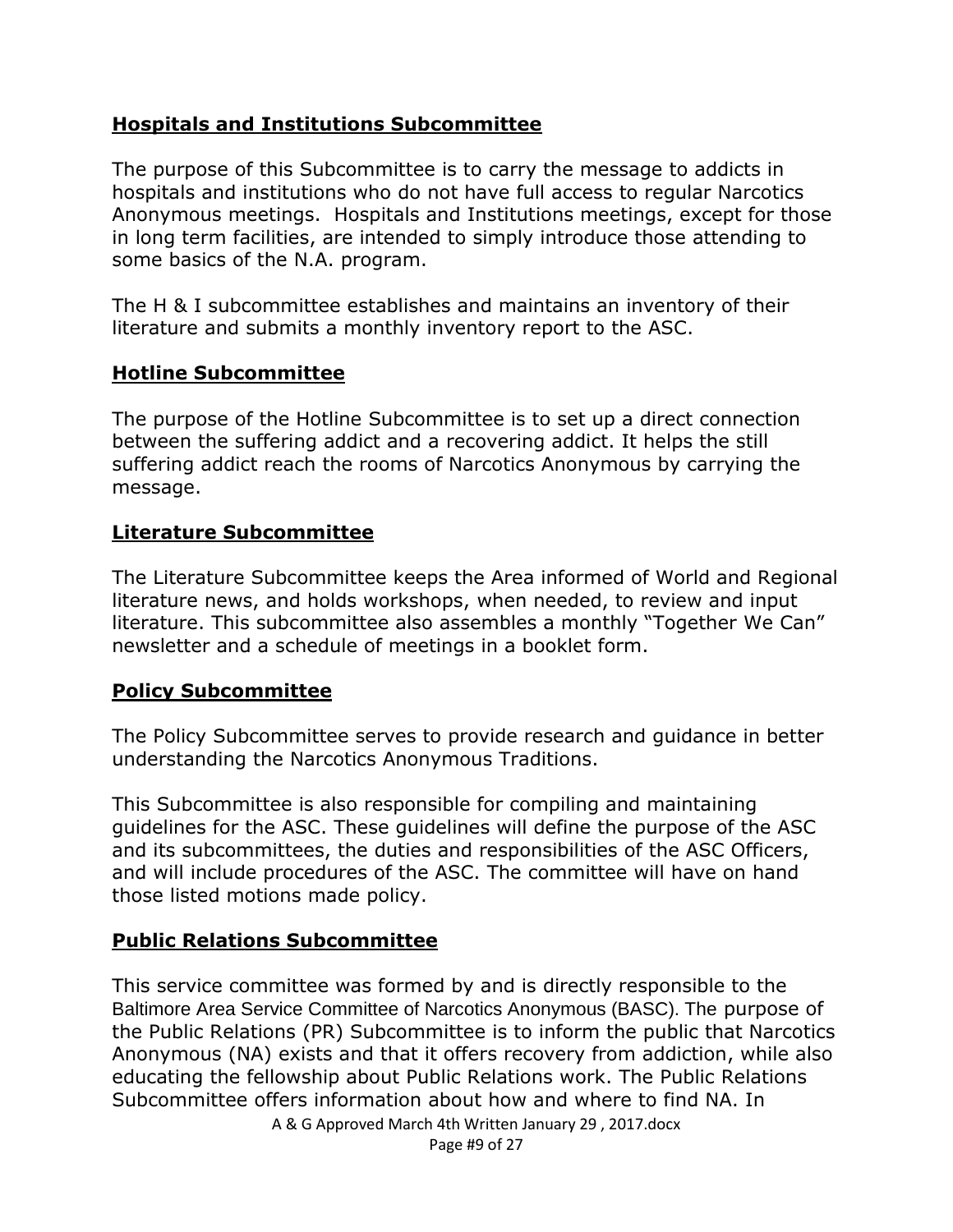addition, the PR Subcommittee will also provide guidance for addicts seeking to create home groups and or guidance to established groups needing support. PR will direct requests and/or questions to the appropriate subcommittees or committee members.

#### **Special Events Subcommittee**

The Special Events Subcommittee plans and creates events and/or functions that provide a clean, safe environment for our members to enhance the enjoyment of their recovery, to fellowship together and to promote unity.

Although Special Events is not designed to make money, it is not inappropriate to deposit money generated by its events in the Area Committee's general funds.

Flyers for Special Events are to be at Area Service on the month before the event, so that Special Events has adequate flyers for upcoming events for the Groups. N.A. Home Groups are requested to submit flyers for upcoming events to the Special Events Subcommittee. That request is to be put in flyer format to be handed out at each ASC meeting. For the ASC announcement, the following format is to be followed: the Name of the Group giving the function, the location of the function, the type of event (marathon, etc.), the date and the time of the event. GSR's will not make verbal announcements but submit them in the above format to the Special Events Committee prior to the ASC meeting two months in advance.

#### **ARTICLE XI BASC POSITIONS, QUALIFICATIONS, DUTIES AND RESPONSIBILITIES**

#### **CHAIRPERSON Qualifications:**

- A suggested minimum of 2 years continuous abstinence from all drugs.
- A good working knowledge of the Twelve Steps, Twelve Traditions and Twelve Concepts of N.A,
- Knowledge of Parliamentary Procedure and Robert's Rule of Order.
- A commitment to service.
- Service experience.

## **Duties and Responsibilities**

- Presides over the ASC meeting.
- Arranges the agenda.
- Co-signer for the bank account.

A & G Approved March 4th Written January 29 , 2017.docx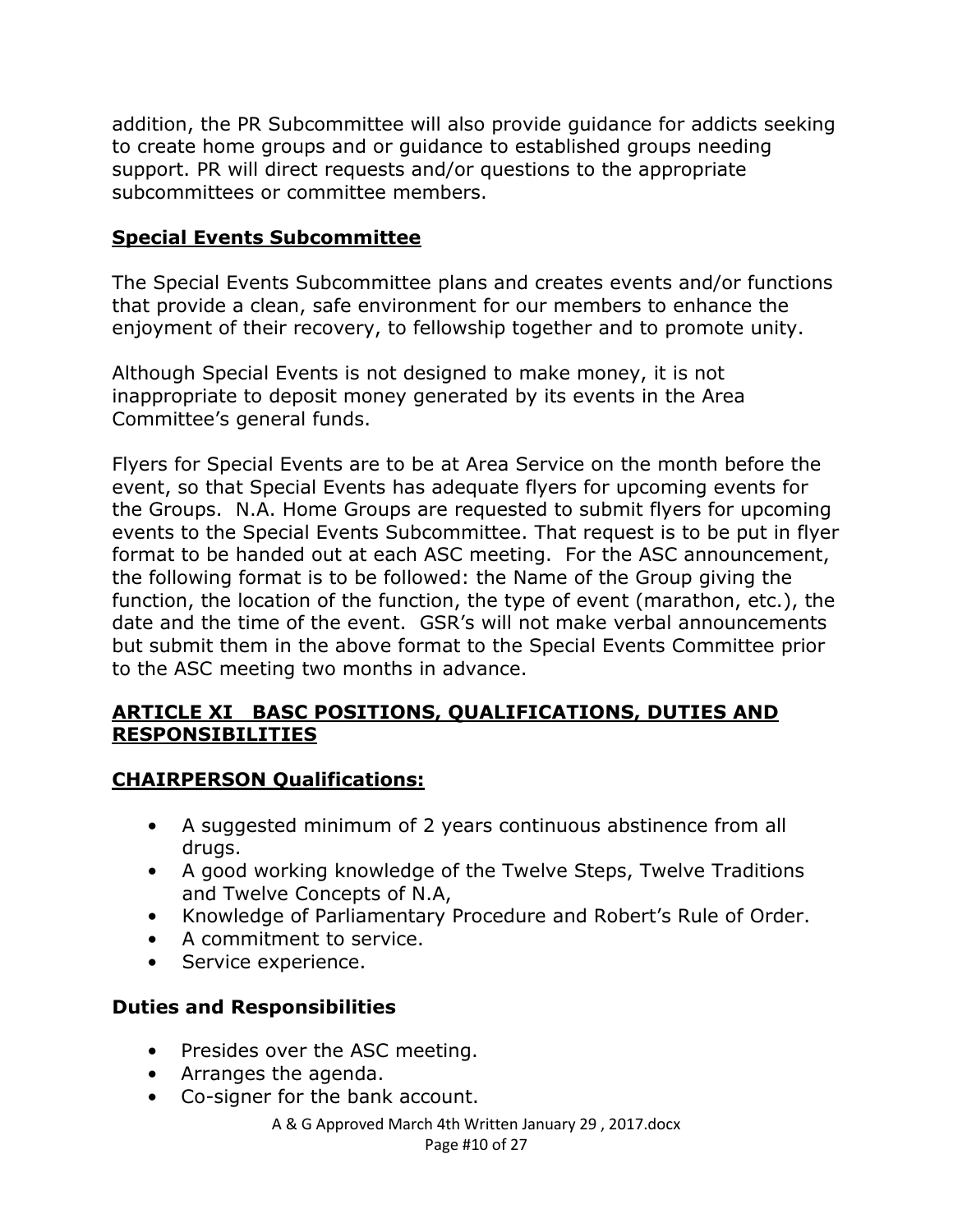- 4. Responsible for referring motions to appropriate Subcommittee as necessary for review, input and recommendation before being voted on.
- 5. Reads off a list of matters to be taken back to the Home Groups at the end of the ASC meeting.
- Maintain his/her duties according to Roberts Rules of Order, Twelve Steps, Twelve Traditions and the Twelve Concepts of NA.
- 7. Refrains from discussing or expressing a personal opinion when presiding.
- 8. Maintains (along with Policy Chair), archives of the ASC.
- 9. Makes monthly and yearly written reports to the ASC; including Executive Committee meetings.
- 10. Responsible for insuring that all duties and responsibilities of ASC Officers are carried out to completion, especially in any officer's absence.
- 11. Votes in case of a tie.
- 12. Signs Statement of Accountability.

#### **VICE-CHAIRPERSON Qualifications:**

- A suggested minimum of 2 years continuous abstinence from all drugs.
- A good working knowledge of the Twelve Steps. Twelve Traditions and the Twelve Concepts.
- A commitment to serve.
- Service experience.

#### **Duties and Responsibilities:**

- In the absence of the Chairperson, shall perform all of the duties
- and responsibilities of the Chairperson.
- Oversees all subcommittees, attending subcommittee meetings
- as much as possible.
- Makes monthly/yearly written reports to the ASC.
- Co-signer of bank account.
- Acts as parliamentarian at ASC meetings.
- Signs Statement of Accountability.

## **TREASURER Qualifications:**

• Suggested minimum of three (3) years of continuous abstinence from all drugs.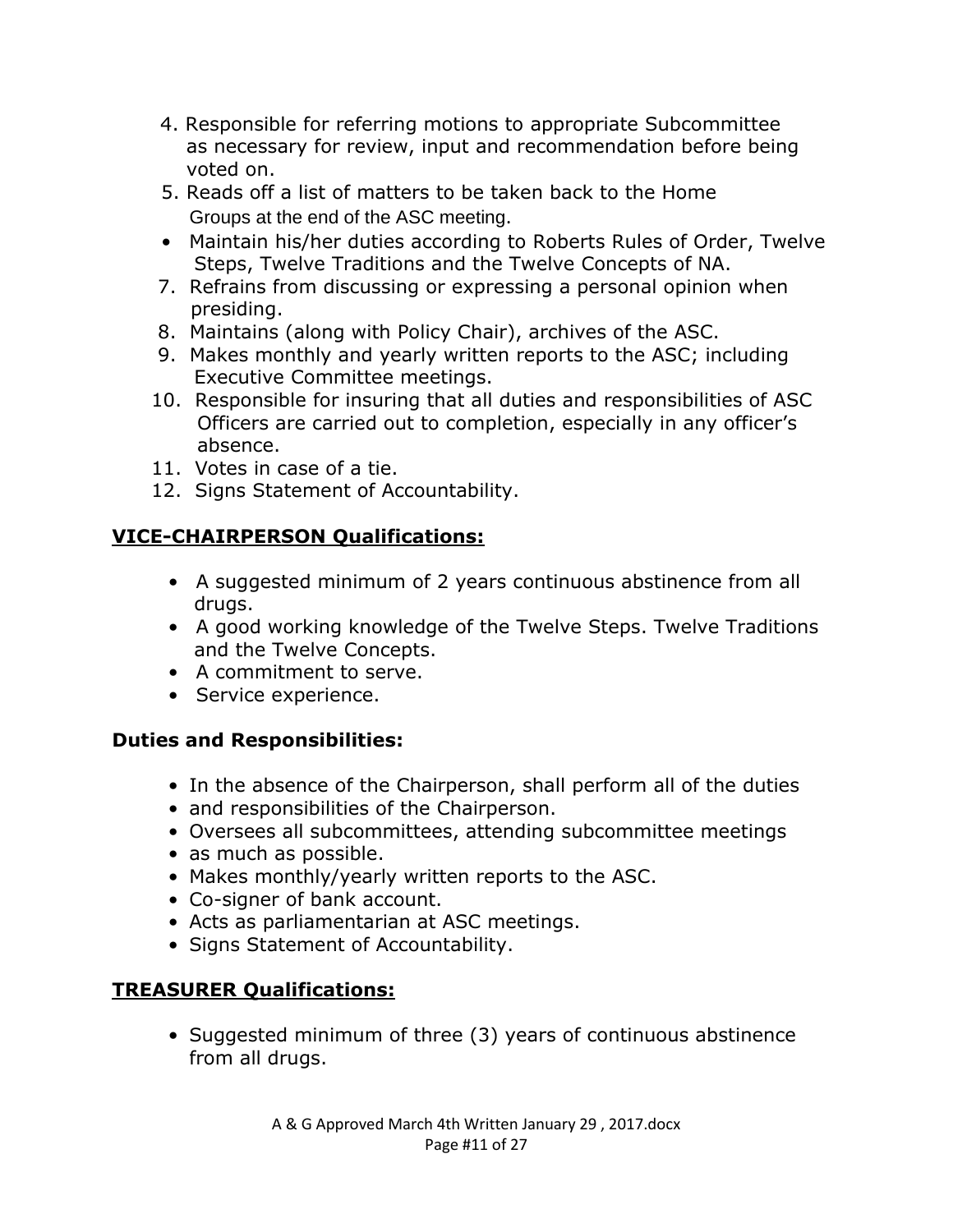- A good working knowledge of the Twelve Steps, Twelve Traditions, and the Twelve Concepts.
- A commitment to service.
- The willingness to give the time and resources necessary to do the job.

#### **Duties and Responsibilities:**

- 1. Provide approved disbursement of funds to officers.
- 2 Provide monthly reports on Special Events financial status.
- 3.Review fiscal year budgets for approval of GSR's for all officers and subcommittee.
- 4.Collect and give receipts for all Home Group donations at Service Center or every ASC meeting.
- 5.Shall make a report of all donations and expenditures at every ASC meeting.
- 6. Maintains the ASC bank account.
- 7.Co-signer of the ASC bank account.
- 8.Shall make an annual report at the end of a calendar year.
- 9. Provides a listing of Home Groups who donated to the Area (not the amount donated) attached to the treasurer report of the ASC meeting.
- 10. Signs a Statement of Accountability.

#### **VICE-TREASURER Qualifications:**

- Suggested minimum of two (2) years of continuous abstinence from all drugs.
- A good working knowledge of the Twelve Steps, Twelve Traditions and the Twelve Concepts of NA.
- A commitment to service.
- The willingness to give the time and resources necessary to do the job.

#### **Duties and Responsibilities**

- 1. To assist the Treasurer in carrying out the duties and responsibilities of the office of the Treasurer.
- 2. To perform all duties and responsibilities of the office of Treasurer in the absence of the Treasurer.
- 3. Co-signer of the ASC bank account.
- 4. Signs a Statement of Accountability.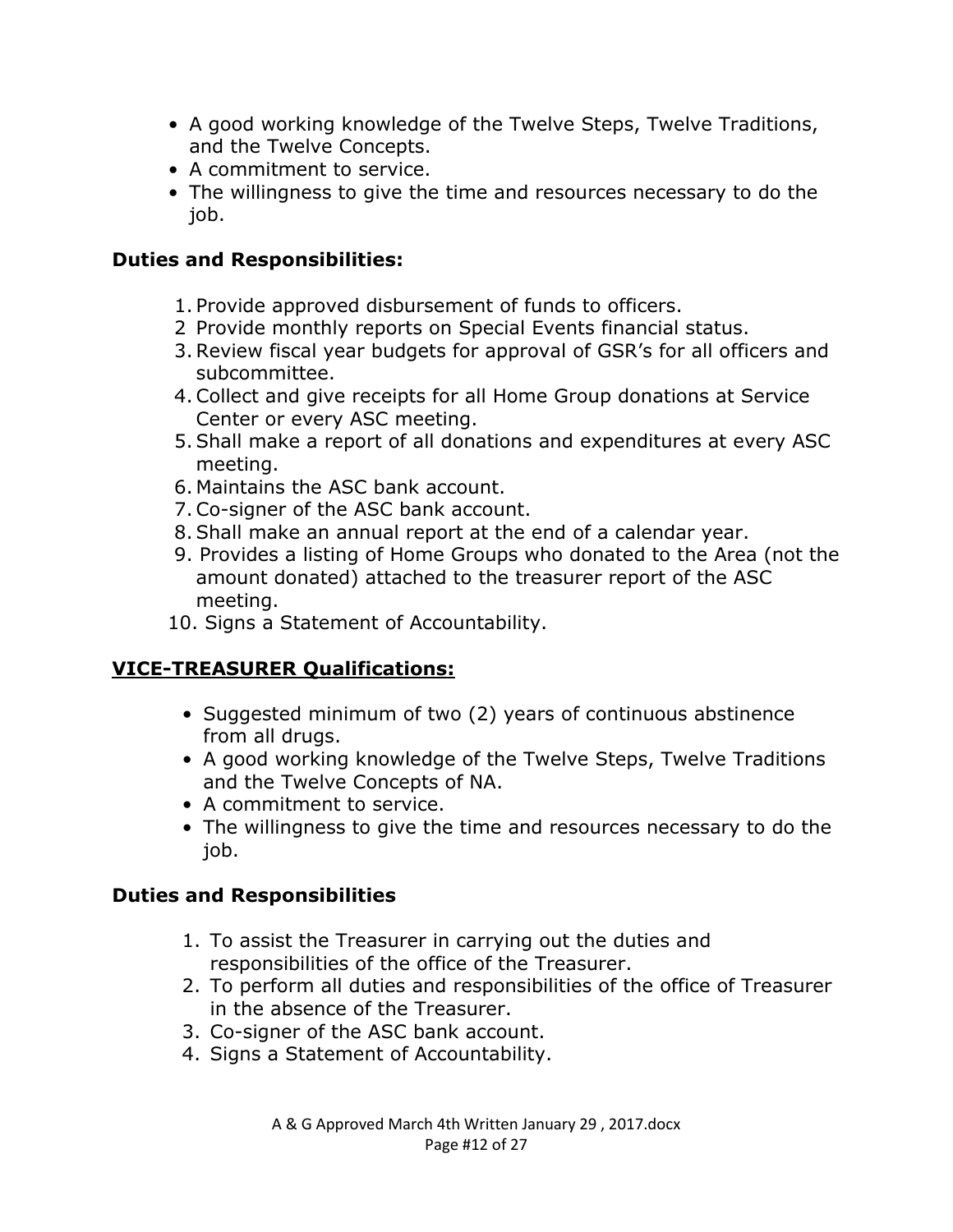#### **SECRETARY Qualifications:**

- Suggested minimum of one (1) year of continuous abstinence from all drugs.
- A good working knowledge of the Twelve Steps, Twelve Traditions and the Twelve Concepts of NA.
- A commitment to serve.
- The willingness to give the time and resources necessary to do the job.

#### **Duties and Responsibilities**

- Keep accurate minutes at each ASC meeting.
- That all reports are clear and neatly prepared.
- Types and distributes copies of the minutes to all GSR's and the Executive body, keeping a minimum of 75 copies.
	- That a directory be created listing Executive Body and Subcommittee Chairs.
- That a list be kept of all GSR's in attendance to the ASC meeting.
- To receive and electronically file all BASC Executive Body Officers' reports for the ASC Archives.
- Signs Statement of Accountability.

## **ALTERNATE SECRETARY Qualifications:**

- Suggested minimum of one year of continuous abstinence from all drugs.
- A good working knowledge of the Twelve Steps, Twelve Traditions and the Twelve Concepts of NA.
- A commitment to serve.
- The willingness to give the time and resources necessary to do the job.

#### **Duties and Responsibilities**

- 1. To assist the Secretary in carrying out the duties and responsibilities of the office of Secretary.
- 2. To perform all duties and responsibilities of the Secretary in the absence of the Secretary.
- 3. Sign Statement of Accountability.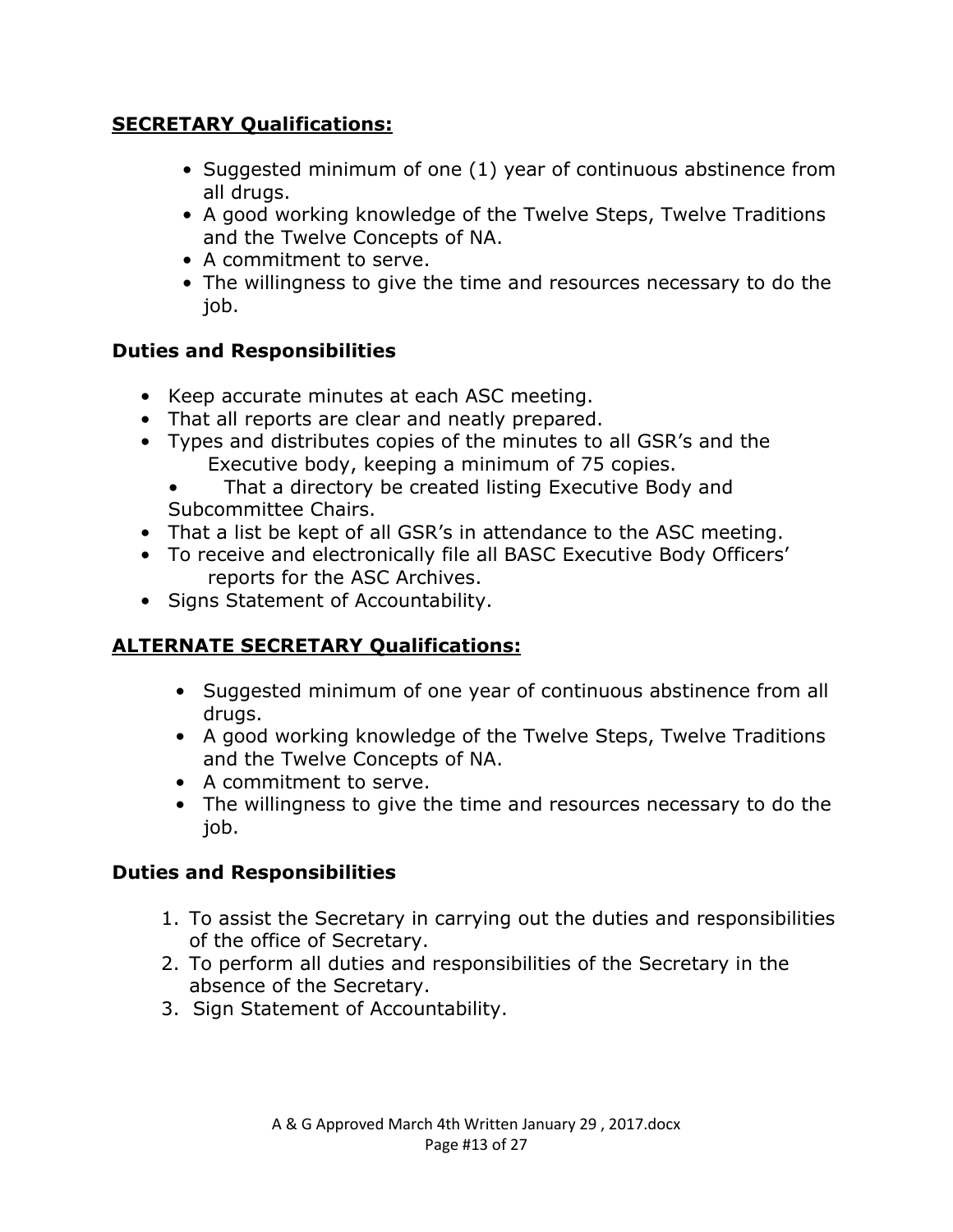#### **REGIONAL COMMITTEE MEMBER Qualifications**

- Suggested minimum of three years of continuous abstinence from all drugs.
- A good working knowledge of the Twelve Steps, Twelve Traditions and the Twelve Concepts of NA.
- A commitment to serve.
- The willingness to give the time and resources necessary to do the job.

#### **Duties and Responsibilities**

- Work for the good of NA proving two-way communication between the Area and the rest of NA (particularly with neighboring Areas).
- 2. Speaks as the voice of the ASC Group conscience at the regional level.
- 3. May serve on one or more of the RCM subcommittees, but not as Chairperson.
- 4. Must become informed of issues from Area, Regional, and World Service level NA, keeping the ASC informed of these issues.
- 5. Attends all ASC meetings (including meeting of Executive Committee)
- 6. Attends all RSC meetings.
- 7. Gives a written report to the RSC on the Area's progress, projects.
- 8. Gives a written report to the ASC of the RSC meetings.
- 9. Becomes well informed on all WSC Conference Agenda items (MARLCNA). That the RCM and Alternate RCM are to attend MARLCNA in Pennsylvania at the expense of the Baltimore Area.
- 10. Places principles before personalities at all times.
- 11. Prepares and distributes a Group tally sheet for WSC Conference Agenda Report (CAR).
- 12. Signs Statement of Accountability.

## **REGIONAL COMMITTEE MEMBER ALTERNATE Qualifications**

- Suggested minimum of three years of continuous abstinence from all drugs.
- A good working knowledge of the Twelve Steps, Twelve Traditions and the Twelve Concepts of NA.
- A commitment to serve.
- The willingness to give the time and resources necessary to do the job.

#### **Duties and Responsibilities**

1. To work with the RCM as a team, sharing the many responsibilities.

A & G Approved March 4th Written January 29 , 2017.docx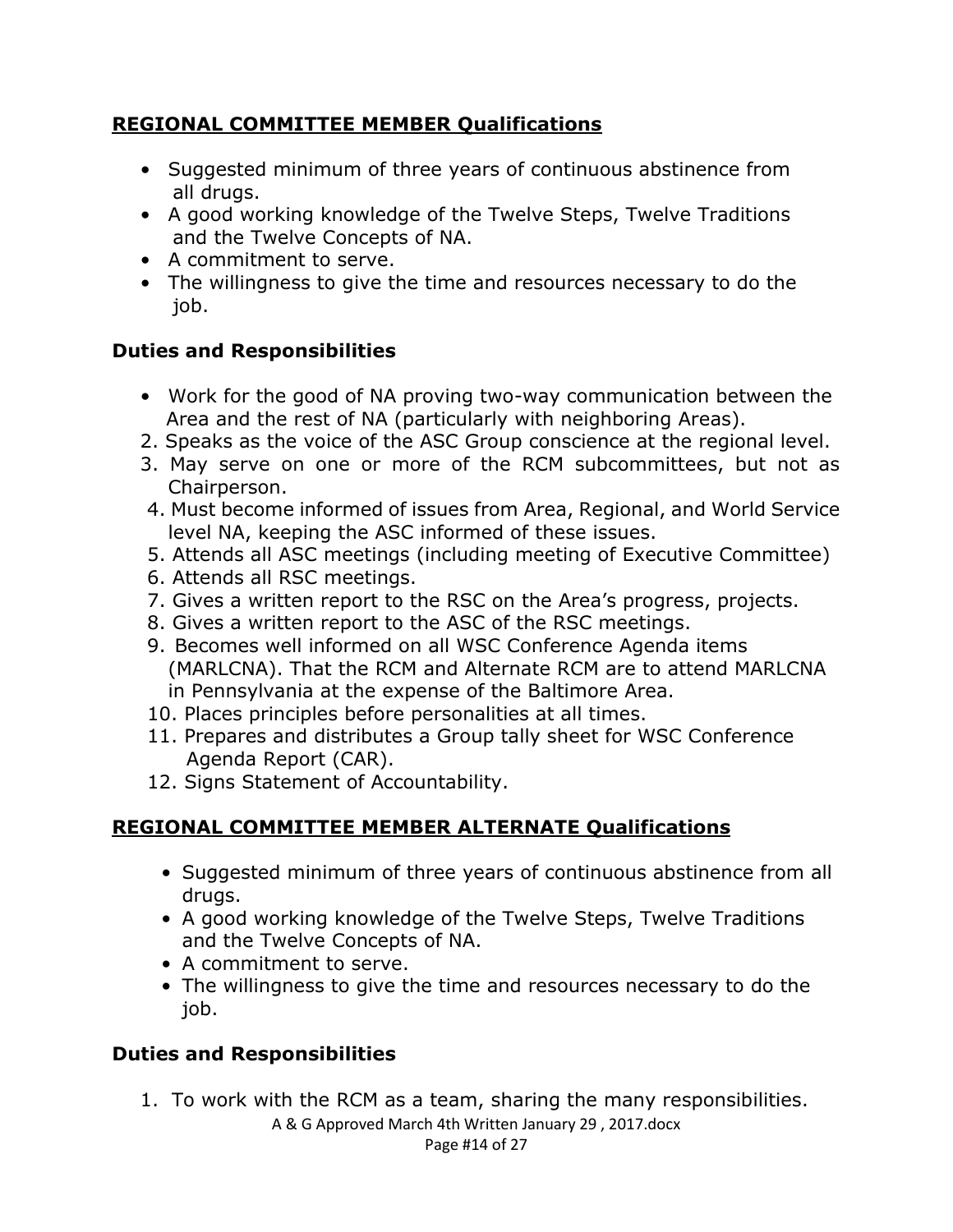- 2. Attend all ASC and RSC meetings.
- 3. To perform all duties and responsibilities of the RCM in the absence of the RCM.
- 4. Ascends to RCM position as required.
- 5. Sign Statement of Accountability.

#### **SERGEANT AT ARMS I & II Qualifications**

- 1. Suggested minimum of one year continuous abstinence from all drugs.
- 2. Maintains order in a business meeting with a firm yet understanding hand.

#### **Duties and Responsibilities:**

- 1. To work with the Executive Body as a team sharing the many responsibilities.
- 2. Maintains order during the ASC meeting.
- 3. Counts all votes.
- 4. Must place principles before personalities at all times.
- 5. Cannot hold office of GSR once elected to this position.

#### **WEB SERVANT & ALTERNATE WEB SERVANT Qualifications**

- 1. Suggested minimum of two years of continuous abstinence from all drugs.
- 2. Knowledge of Microsoft office, photoshop, uploading and downloading process of documents and pictures including word doc. Pdf. And Jpeg...
- 3. Experience with Web based graphic design or Web interface design.
- 4. Ability to communicate using emails.

#### **Duties and Responsibilities:**

- 1. Responsible for designing, updating, maintaining and improving the quality of the Baltimore Area website.
- 2. Responsible for area emails inquiries and relaying of messages to appropriate BASC.
- 3. Deals with preparation of illustrative materials, style and approach design elements, comps, templates and finished solutions for websites and calendars.
- 4. Ensures that all design elements, templates and finished solutions work within a variety of browser types and screen setting along with constraints set by development and design.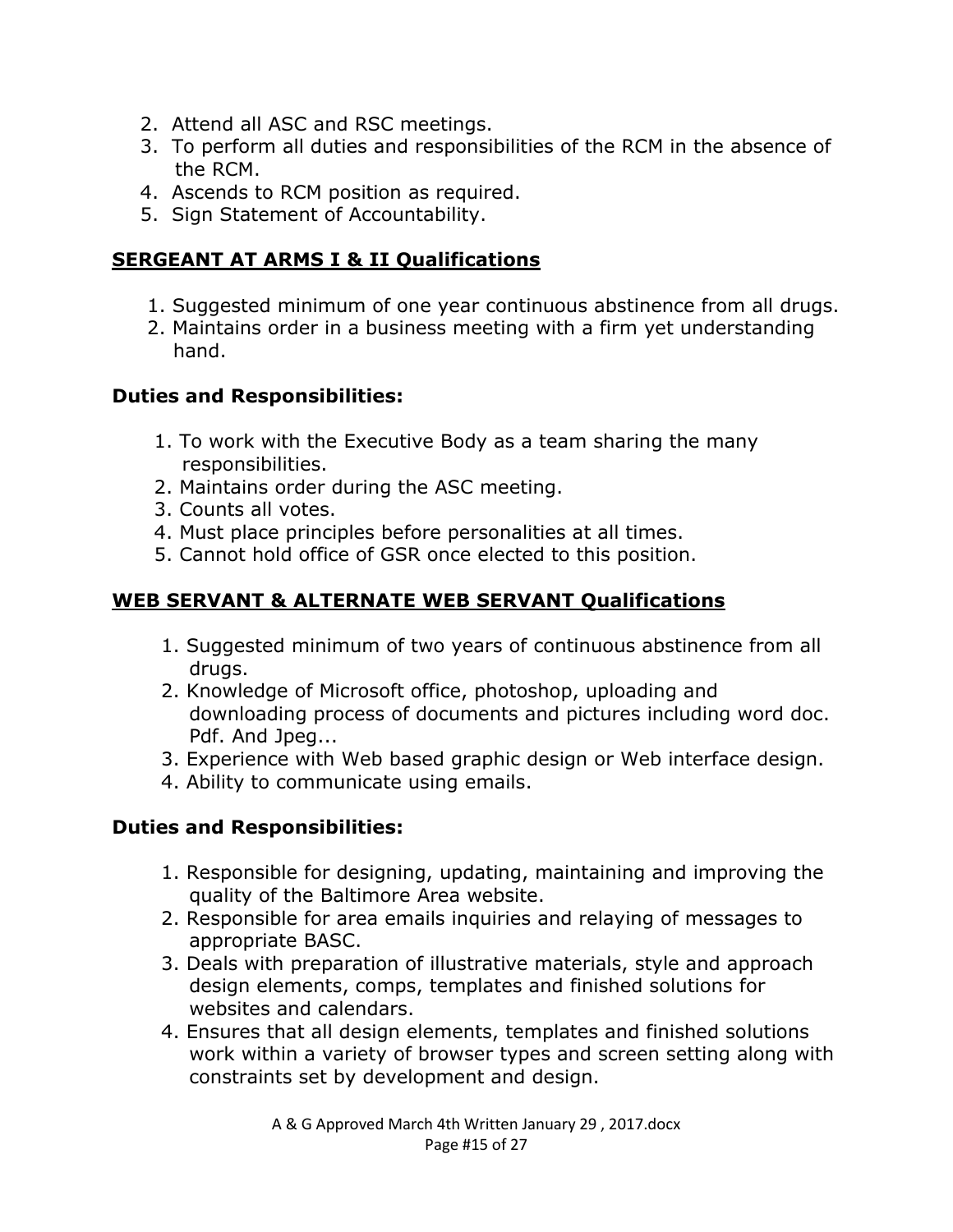- 5. Make changes and technical information available for web display and download as needed.
- 6. Sets up on-line surveys and data gathering resources.
- 7. Ensures the web-site is managed and updated in accordance with the Public Relations Handbook, the Twelve Steps, Twelve Traditions and Twelve Concepts of NA.
- 8. Only BASC Chairperson, Vice Chairperson and two web servants are allowed access to all website/email and hosting information.
- 9. Sign Statement of Accountability.
- 10 Responsible for upkeep of WIX account, site registration and domain name, web servants must request money from BASC treasurer when needed to pay for site fees and domain registration of the Baltimore area website [\(www.baltoareana.org\)](http://www.baltoareana.org/).

## **BACNA LIAISON Qualifications**

- Suggested minimum of five (5) years continuous abstinence from all drugs.
- At least one (1) year prior convention planning and/or executive experience, ASC executive/ subcommittee chair or similar RSC experience.
- Having served in their prior position for the full term of the commitment.

#### **Duties**

- The term of this position is two (2) years.
- Speaks as the voice of the ASC group conscience to the BACNA board and subcommittee chair meetings.
- Must become knowledgeable of events of BACNA and the ASC.
- Attends all BACNA board and suggested BACNA subcommittee meetings.
- Gives written or typed reports to BACNA if (necessary)
- Becomes well informed on all BACNA items.
- Places principles before personalities at all times.
- Sign Statement of Accountability.

## **POLICY CHAIR Qualifications**

- A suggested minimum of 2 years continuous abstinence from all drugs.
- A good working knowledge of the Twelve Steps, Twelve Traditions and Twelve Concepts of N.A,
- Knowledge of Parliamentary Procedure and Robert's Rule of Order.
- A commitment to service.
	- A & G Approved March 4th Written January 29 , 2017.docx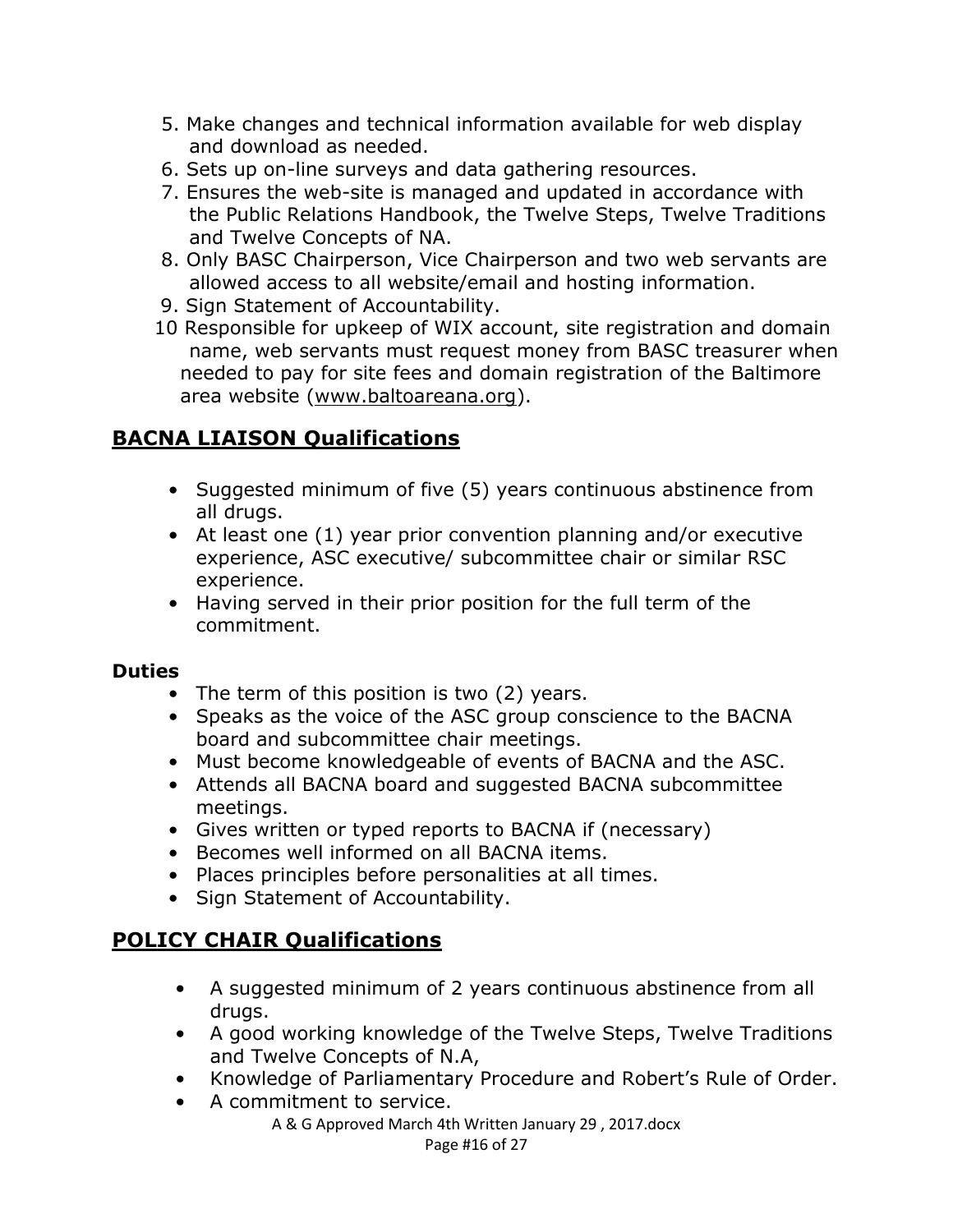• Service experience.

#### **Duties and Responsibilities**

- 1. Presides over the Policy sub-committee meeting.
- 2. Arranges the agenda.
- 3. Responsible for referring motions to appropriate Sub-Committee as necessary for review, input and recommendation before being voted on.
- Reads off a list of matters to be taken back to the ASC at the end of the Policy sub-committee.
- 5. Maintain his/her duties according to Roberts Rules of Order. Twelve Steps, Twelve Traditions, and the Twelve Concepts of NA.
- 6. Maintains (along with Area Chair and Area Secretary) archives of the BASC.
- 7. Makes monthly and yearly written reports to the BASC; including Executive Committee meetings.
- Signs Statement of Accountability.

## **PUBLIC RELATIONS CHAIR Qualifications**

- A required minimum of two (2) years continuous abstinence from all drugs.
- Suggested to have previous relevant home group, area or regional service experience.
- Suggested to have a working knowledge of the Twelve Steps, Twelve Traditions and Twelve Concepts of N.A.
- Suggested to have a working knowledge of BASC guidelines and policies.
- Suggested to have the ability to organize and serve the PR subcommittee.
- Suggested to have a willingness to lead, organize and serve as well as give the time and resources necessary to conduct the business of the PR sub-committee.
- Suggested to have a NA sponsor and an NA homegroup.

#### **Duties and Responsibilities**

- Coordinate all BASC PR Subcommittee business, and generate enthusiasm for PR involvement.
- Prepare monthly subcommittee agenda.
- Provide written reports to BASC on the status of the Area PR business.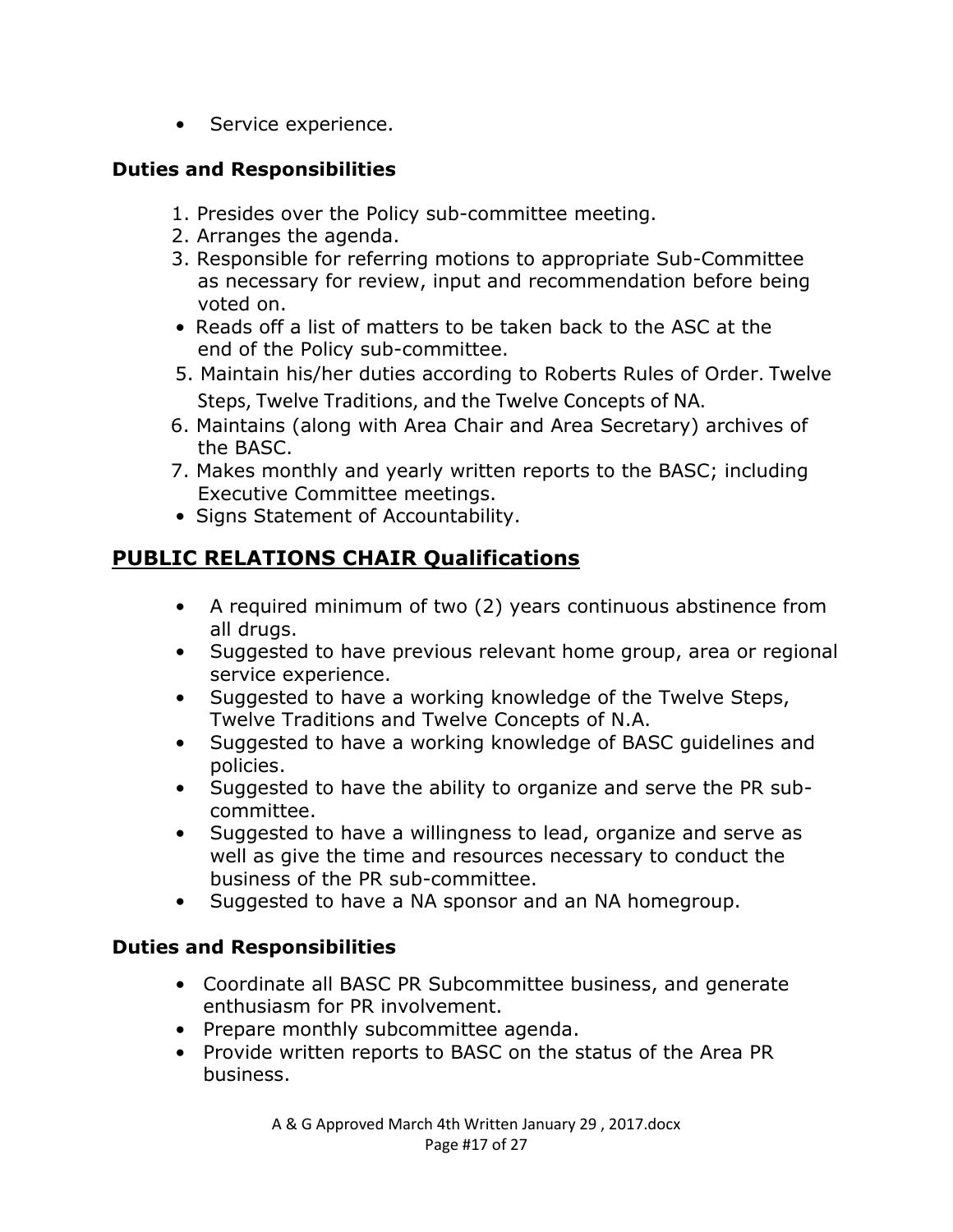- Establish and maintain contact between the subcommittee and other PR subcommittees at the area, regional, and world levels of NA service.
- Attend all BASC business meetings.
- Work closely with the subcommittee to uphold the integrity of NA in all correspondence within the NA fellowship and the general public.
- Maintain a literature stockpile and mailing supplies, and submit receipts for said supplies.

## **SPECIAL EVENTS CHAIR Qualifications**

- 1. Requires three (3) years clean time. One (1) year of service on Area level.
- Will meet BASC requirements for Subcommittee Chairperson, per policy and be an active member of the Special Events Subcommittee for at least six (6) months, whenever possible. BASC Policy requires all Subcommittee Chairpersons to attend Regional Committee Meetings.
- Has and/or is working the 12 Steps, 12 Traditions, and 12 Concepts of NA.

#### **Duties and Responsibilities**

- Attends and facilitates all Subcommittee meetings. If unable to facilitate, the Vice Chairperson will be contacted to facilitate the meeting.
- Attends all BASC meetings or sends the Vice Chairperson. If neither is available, another designee will be sent.
- Presents a monthly written report, including all Subcommittee financial activity and copies of Event Flyers to BASC for approval and distribution.
- Submits financial contracts from vendors to the BASC one month prior to scheduled event. Chairperson will only accept checks from BASC made out directly to the vendors for their fee, however, monies for food and drink are received in cash.
- Plans and supplies copies of an agenda for each Subcommittee meeting; works with other active members to create, plan, coordinate and execute activities.
- At the end of each event, count all monies in collaboration with Vice Chairperson or other active member. The Chairperson or Vice Chairperson is responsible for turning all monies over to the Area Treasurer or Alternate Treasurer within 24 hours of the event,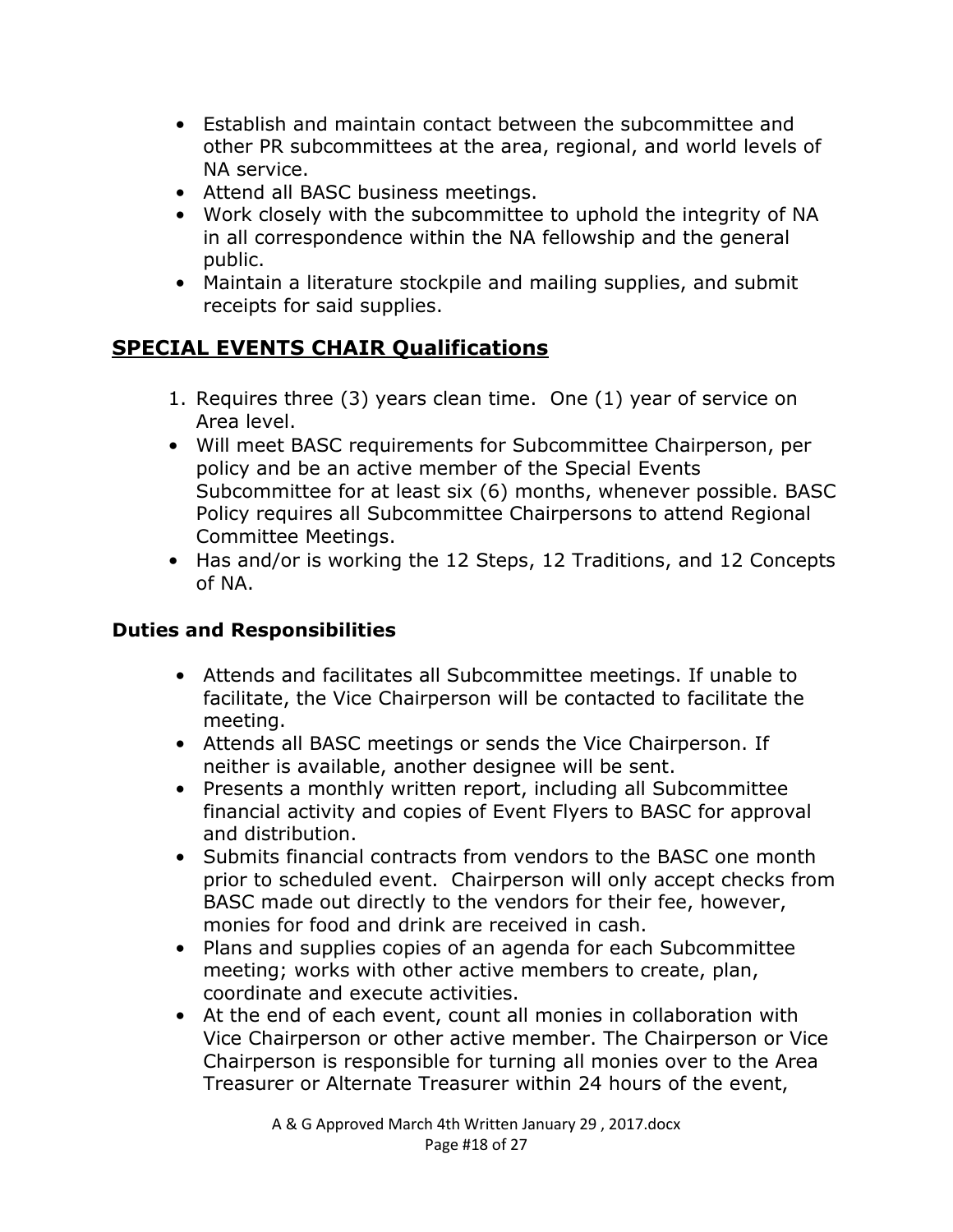unless otherwise specified by all parties for deposit the next business day.

## **HOSPITALS & INSTITUTIONS CHAIR Qualifications**

- A required minimum of two (2) years continuous abstinence from all drugs.
- Suggested to have previous relevant home group, area or regional service experience.
- Suggested to have a working knowledge of the Twelve Steps, Twelve Traditions and Twelve Concepts of N.A.
- Suggested to have a working knowledge of BASC guidelines and policies.
- Suggested to have the ability to organize and serve the H & I subcommittee.
- Suggested to have a willingness to lead, organize and serve as well as give the time and resources necessary to conduct the business of the H & I sub-committee.
- Suggested to have a NA sponsor and an NA homegroup.

### **Duties and Responsibilities**

- Coordinate all BASC H & I Subcommittee business, and generate enthusiasm forH & I involvement.
- Prepare monthly subcommittee agenda.
- Provide written reports to BASC on the status of the Area H & I business.
- Establish and maintain contact between the subcommittee and other H & I subcommittees at the area, regional, and world levels of NA service.
- Attend all BASC business meetings.
- Work closely with the subcommittee to uphold the integrity of NA in all correspondence within the NA fellowship and the general public.
- Maintain a literature stockpile and mailing supplies, and submit receipts for said supplies.

## **LITERATURE CHAIR Qualifications**

- A required minimum of two (2) years continuous abstinence from all drugs.
- Suggested to have previous relevant home group, area or regional service experience.

A & G Approved March 4th Written January 29 , 2017.docx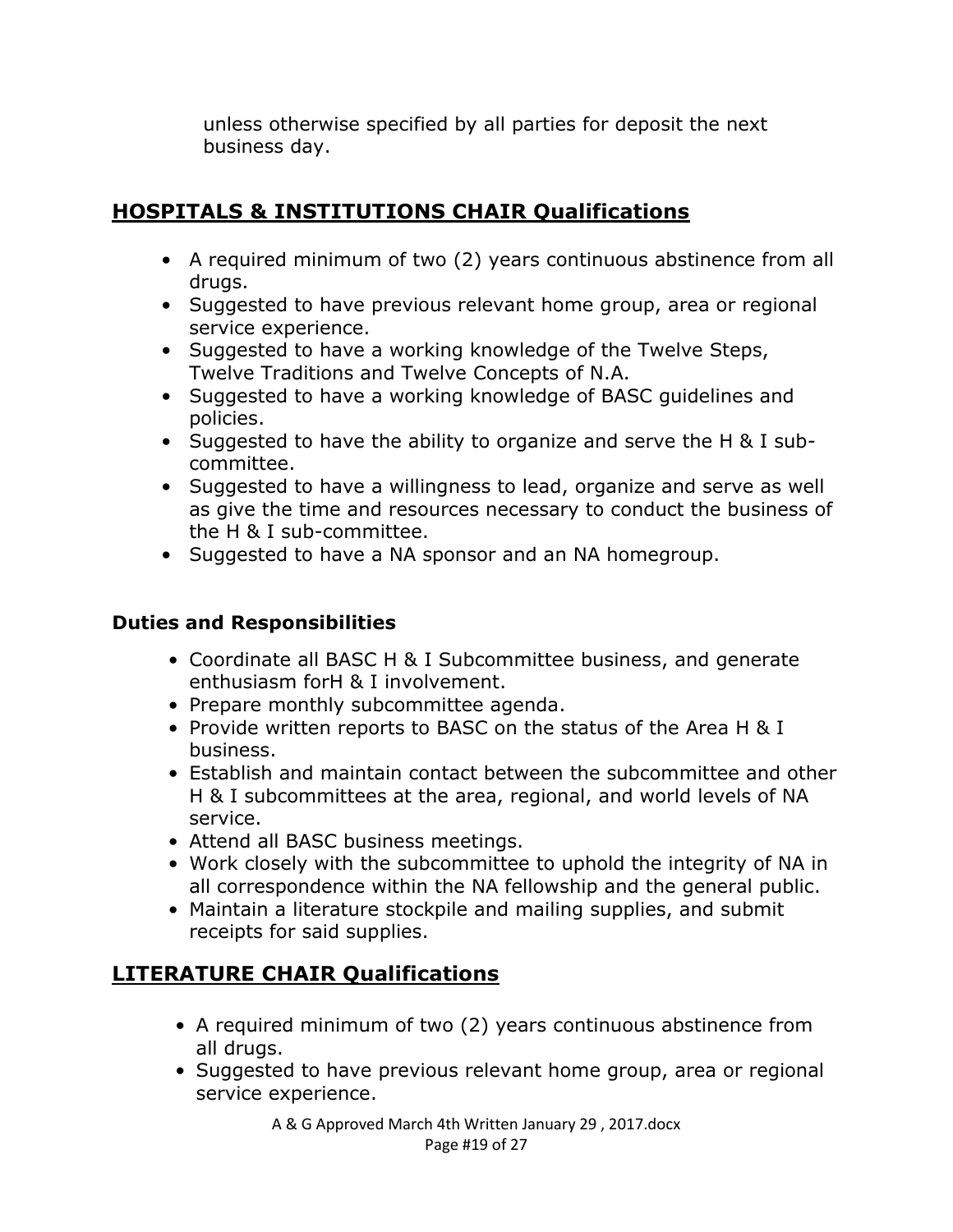- Suggested to have a working knowledge of the Twelve Steps, Twelve Traditions and Twelve Concepts of N.A.
- Suggested to have a working knowledge of BASC guidelines and policies.
- Suggested to have the ability to organize and serve the Literature sub-committee.
- Suggested to have a willingness to lead, organize and serve as well as give the time and resources necessary to conduct the business of the Literature sub-committee.
- Suggested to have a NA sponsor and an NA homegroup.

#### **Duties and Responsibilities**

- Coordinate all BASC Literature Subcommittee business, and generate enthusiasm for Literature involvement.
- Prepare monthly subcommittee agenda.
- Provide written reports to BASC on the status of the Area Literature business.
- Establish and maintain contact between the subcommittee and other Literature subcommittees at the area, regional, and world levels of NA service.
- Attend all BASC business meetings.
- Work closely with the subcommittee to uphold the integrity of NA in all correspondence within the NA fellowship and the general public.
- Maintain a literature stockpile and mailing supplies, and submit receipts for said supplies.

## **HOTLINE CHAIR Qualifications**

- A required minimum of two (2) years continuous abstinence from all drugs.
- Suggested to have previous relevant home group, area or regional service experience.
- Suggested to have a working knowledge of the Twelve Steps, Twelve Traditions and Twelve Concepts of N.A.
- Suggested to have a working knowledge of BASC guidelines and policies.
- Suggested to have the ability to organize and serve the Hotline subcommittee.
- Suggested to have a willingness to lead, organize and serve as well as give the time and resources necessary to conduct the business of the Hotline sub-committee.
- Suggested to have a NA sponsor and an NA homegroup.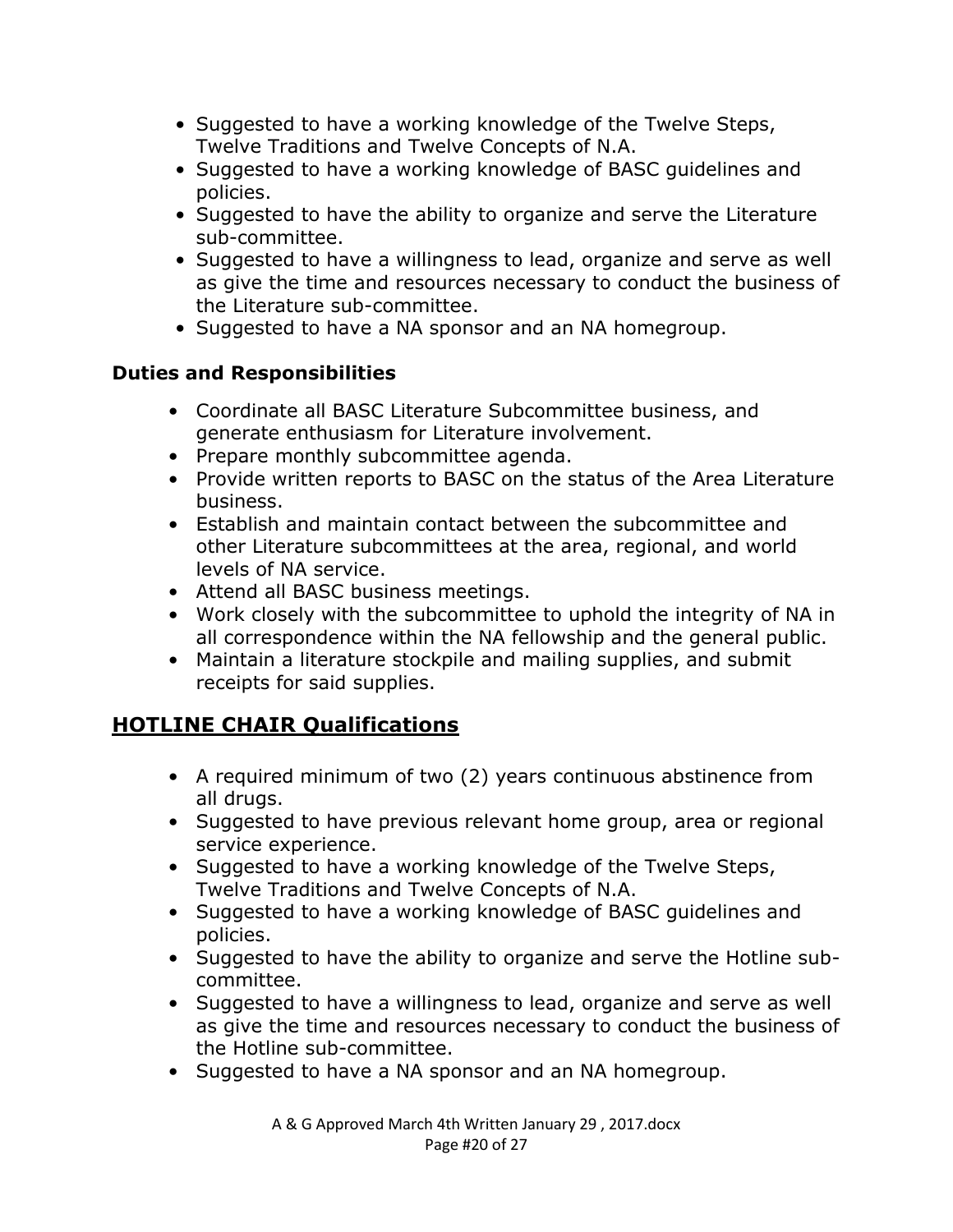#### **Duties and Responsibilities**

- Coordinate all BASC Hotline Subcommittee business, and generate enthusiasm for Hotline involvement.
- Prepare monthly subcommittee agenda.
- Provide written reports to BASC on the status of the Area Hotline business.
- Establish and maintain contact between the subcommittee and other Hotline subcommittees at the area, regional, and world levels of NA service.
- Attend all BASC business meetings.
- Work closely with the subcommittee to uphold the integrity of NA in all correspondence within the NA fellowship and the general public.
- Maintain a literature stockpile and mailing supplies, and submit receipts for said supplies.

#### **ARTICLE XII: PARLIAMENTARY PROCEDURE**

The rules contained in "A Guide To Local Services" shall be used by this Committee in all cases to which they are applicable, except where they are inconsistent with these guidelines that this Committee has adopted. These guidelines and policies take precedent over "Guide To Local Services". Attached is an abbreviated version of Roberts Rules of Order to be used when applied.

#### **Procedure for a Motion:**

Motions are to be presented to the floor in the order in which they were presented to the Chairperson and be read before New Business. Motions not dealt with automatically come back the following month as Old Business. That the important and pertinent motions that have to be settled immediately be voted on at that meeting. When a motion is submitted, the person who submits the motion and the one who seconded it should both be present. If either is not present, the motion should not be addressed.

#### **ARTICLE XIII: FREE STATE REGIONAL SERVICE CENTER, INC.**

The Free State Regional Service Center is a non-profit, tax exempt corporation that is separate from the Baltimore Area Service Committee, but responsive to the wishes and instruction of this Committee.

- Ten full Board member seats filled by the Baltimore area.
- Five Alternate Board members filled by the Baltimore Area.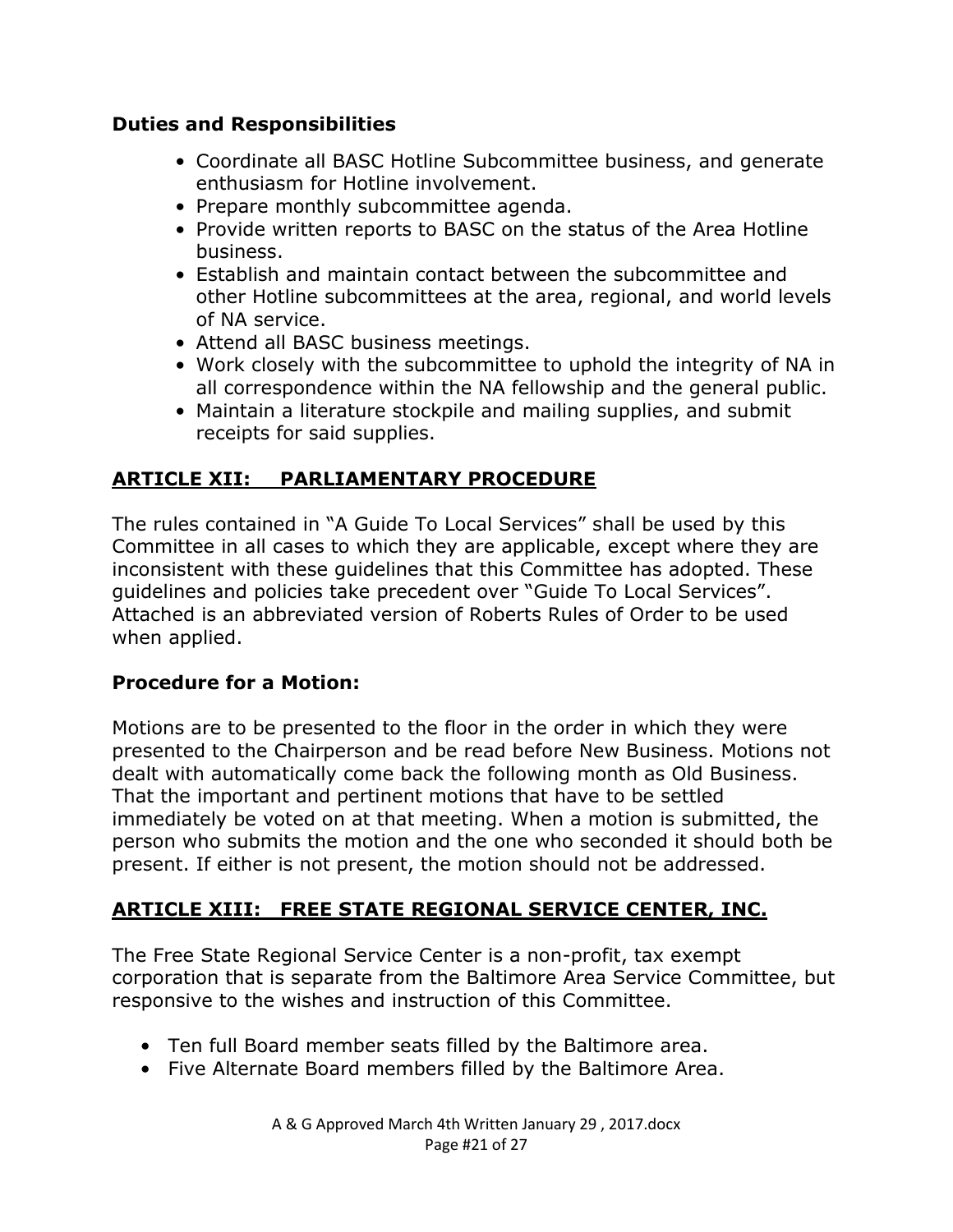- Five full Regional Board members' seats filled by Area other than the Baltimore Area but within the Free State Region.
- One Alternate Regional Board Member seat filled by Areas other than the Baltimore Area but within the Free State Region.
- Two full Board Members from Chesapeake/Potomac Region.
- One Alternate Board member from the Chesapeake/Potomac Region.

The Free State Regional Service Center handles the sale of Narcotics Anonymous Literature to our Groups and to other Groups outside of the Baltimore Area. The Free State Regional Service Center has the financial responsibility and distribution responsibility of the Regional Schedules. The Service Center Committee Officers or members of the Executive Board of the Free State Regional Service Center must sign all contracts and financial obligations.

#### **ARTICLE XIV: FINANCIAL MATTERS**

- The BASC prudent reserve be set at \$3,500,00. Special events reserve will stay at \$1,500.00 (1-040415)
- That the Baltimore Area fund annually five (5) week courses in Beginning Level Deaf Addictions. Five (5) people of the BASC include Member, Executive, H & I, (1) Hotline, and BACNA The approximate Financial Impact: \$1,000.00, approximate \$37.50 per person  $x$  5 = \$187.50. To provide sign language to the addicts who are deaf/hearing impaired. Five (5) new members from each above identified committee would train upon entering new position.
- That RCM/RCM Alternate, Subcommittee Chairperson, and Vice-Chairperson are reimbursed .58 cents per mile and any tolls upon receipt when traveling to and from an RSC meeting outside of the Baltimore Area. Rate reimbursement approved (12/03/05) amended (01/03/09).
- That the Baltimore Area pays \$65.00 per month as their share towards the 1-800 telephone line.
- The Executive Committee pays regular monthly bills that are approved each month. (Copies, phone line, Etc.)
- The Baltimore ASC will purchase \$700.00 per month of literature for the H & I Subcommittee. (04/04/04)
- That all snacks provided for ASC meeting will be paid for by Area monies not to exceed \$100.00 per month.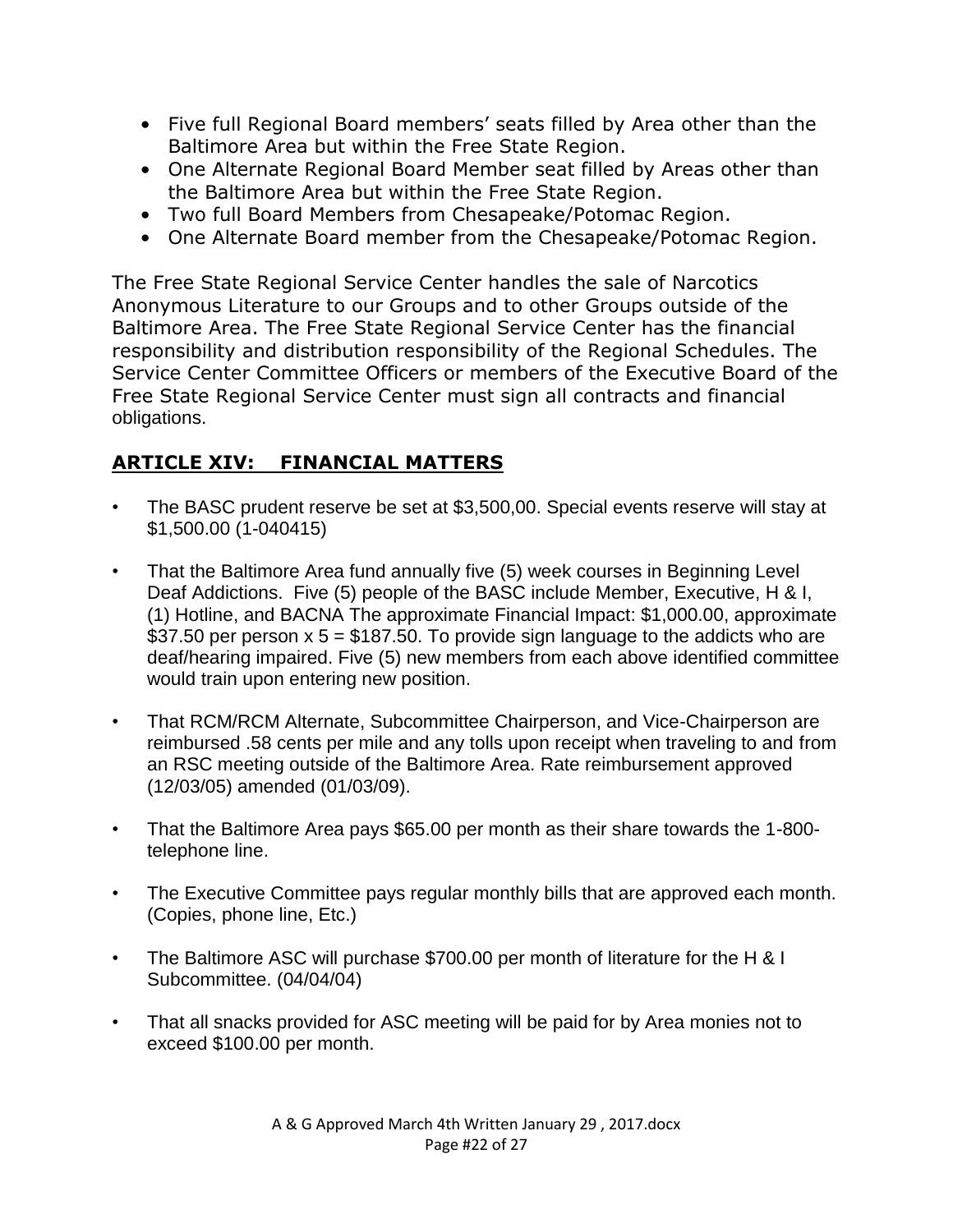- That the ASC purchase from the Free State Regional Service Center 200 current "Together We Can" newsletters to be distributed equally to the Home Groups by the ASC secretary at the monthly ASC meeting. Financial impact \$74.00 per month payable to the Free State Regional Service Center.
- All Subcommittees, including Special Events, submit any fundraising expenditures to the ASC for approval in advance.
- That no Subcommittee has its own Prudent Reserve with the exception of Special Events.
- All participating members of Special Events do not have to pay to attend the affairs with the exception of the boat ride. (6-070508)
- That under no circumstances should any of the Group or Committees of the Baltimore Area borrow money from any outside entity or individual member to fund any NA events. (11/03/07)
- At no time are ASC checks made out to any ASC officer be co-signed by that same officer on the front.
- That each Treasurer's report be completed in detail noting each time money is dispensed by any committee. (2-060708)
- To record and show donations by home groups on the Treasurer's report. (3-070508)
- Each subcommittee should submit monthly a record of any monies spent from their committee with their reports. (3-080412)
- To allow the Baltimore Area Treasurer to submit \$100.00 to our Region when our Area is below its prudent reserve. (4-080412)
- That any funds from the Area must be accounted for by next Area meeting to be included in the subcommittee and Treasurer's report.
- That all funds be collected at the end of the event and deposited in the bank by the next available business day. (2-040213)
- No checks should be dispersed without producing a receipt for the previous month's expenses. (1-060113) Amendment to Article 15 #5.
- All receipts of monies spent should be attached to monthly reports. (1-060113) Amendment to Article 15 #5.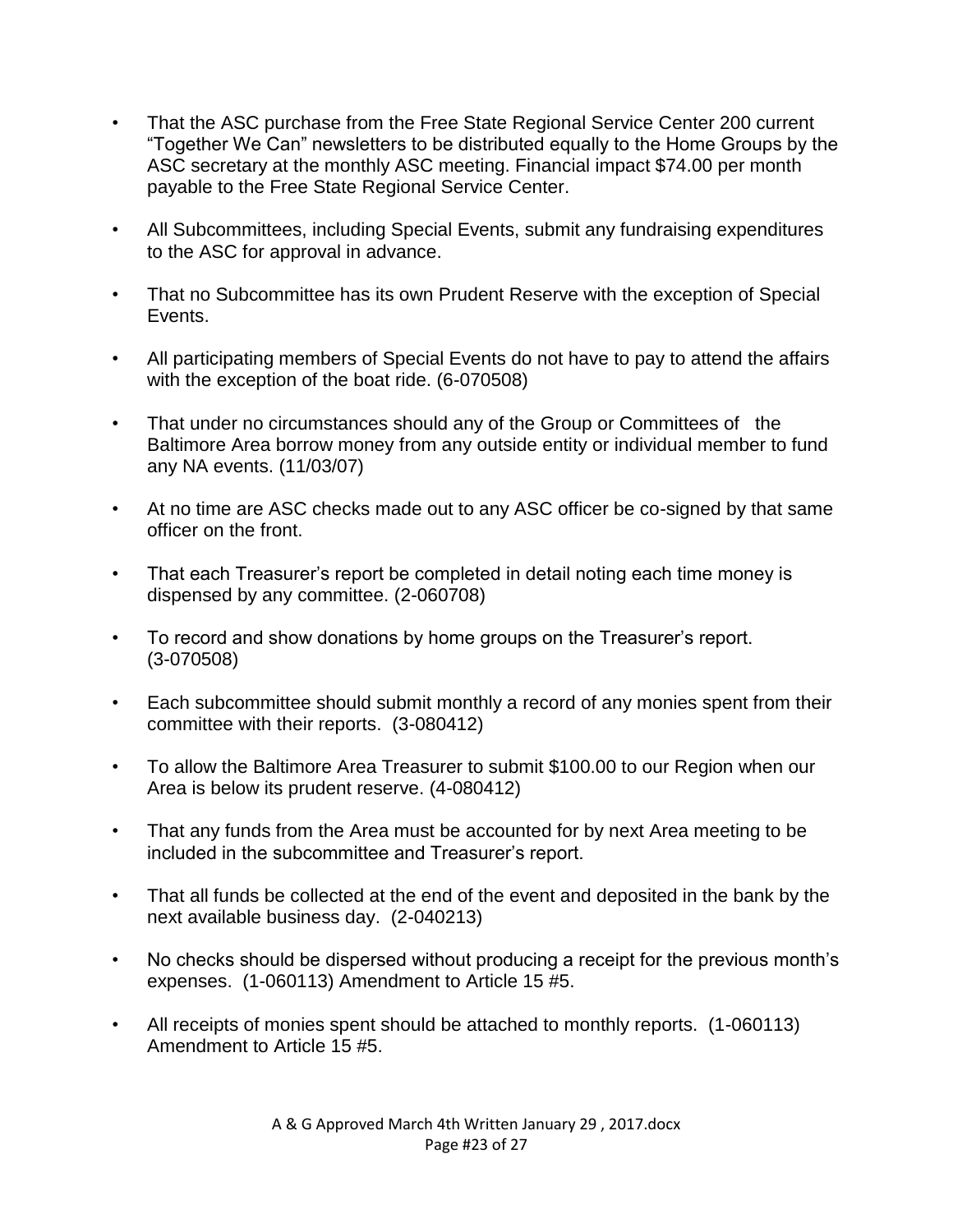#### **ARTICLE XV: Current Procedural Motions**

- At no times are ASC check(s) written out to any ASC officer be co-signed by that same officer (on the front).
- 2. All cash prizes raffles at all Baltimore Area special Events cease. (08/06/05)
- 3. The Baltimore Area of NA no longer has events that have no donation fee and free food and drinks are given away. (09/03/05)
- 4. Area Chair designates an Ad-Hoc Committee to outline the process that will be followed if a theft occurs in the Area. (10/01/05)
- 5. When any member of the Executive Committee or any Subcommittee is given any NA funds, a receipt must be given for the funds and if a receipt is not given it must be reported at the next Area Business meeting by the treasurer. (11/05/05)
- 6. Any meeting that meets at a facility that requires the use of electronic media or requires ID to enter that facility to access an NA meeting be stricken from the Regional Schedule. (12/01/07)
- To allow the Policy Committee to make needed amendments to Articles and Guidelines for clarity.
- 8. Whenever the Baltimore Area Special Events rents or subleases the kitchen, there should be a 3 or more bidding process. If there are not 3 bids, there should be a plausible explanation given. (2013/01/05)
- 9. No checks should be dispersed without producing a receipt for the previous month's expenses. (2013/06/01) Amendment to Article 15 #5.
- 10. Motions voted and passed into effect will be entered into the current draft of Articles and Guidelines to be used operationally until that motion is amended and or approved.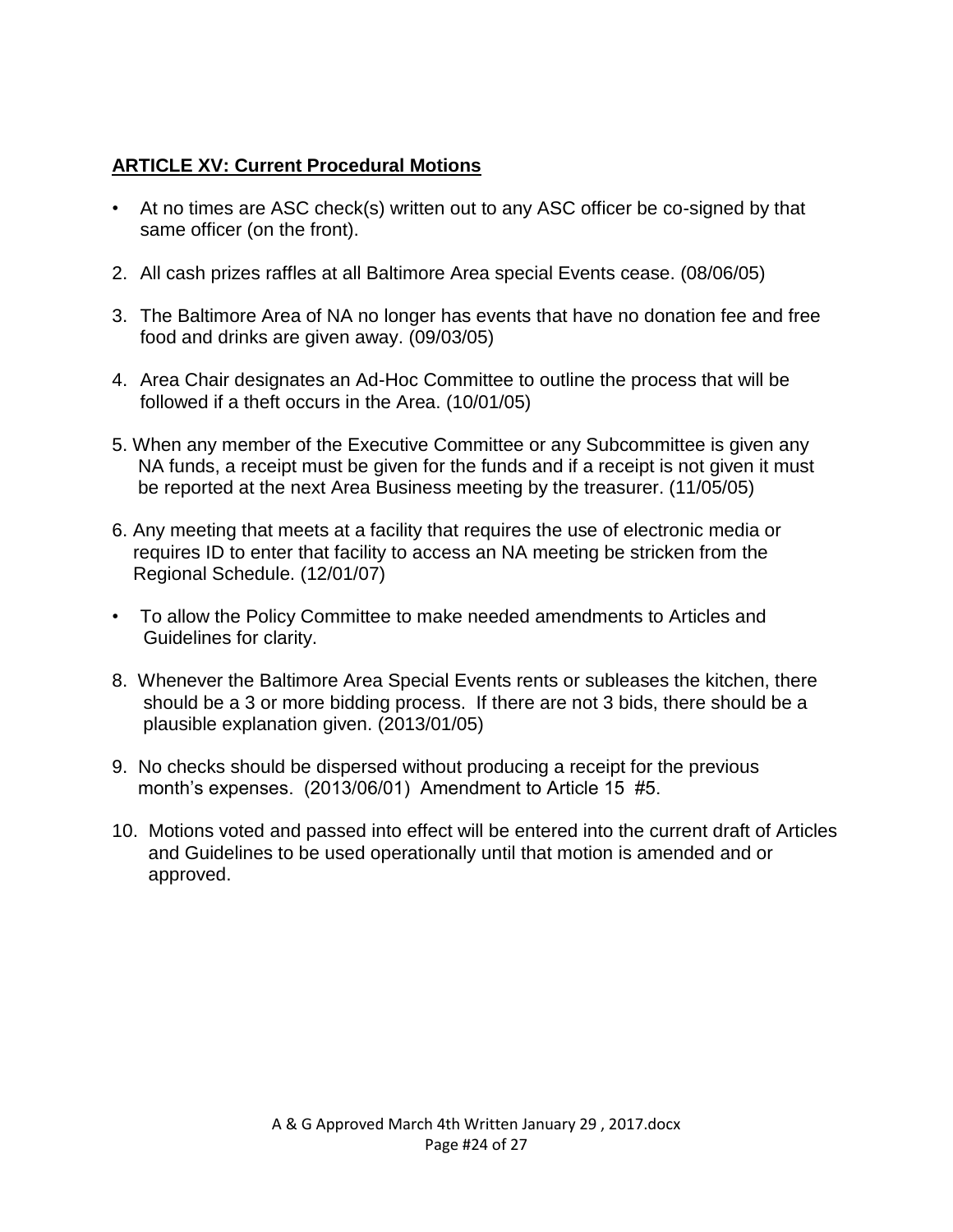#### **ARTICLE XVI: BALTIMORE AREA POLICY ON THEFT**

 We suggest everyone dealing with monies at the Area level, Subcommittee level and home group level should read and sign a Statement of Accountability. This is done so that we have an additional way of keeping track of our funds. We hope that a trusted servant will think twice before committing a crime. They will also be aware of the consequences they face if money is misappropriated.

These are the options we have:

- Restitution of funds
- File the case in Civil Court
- File the case in Criminal Court.

 The Area Chair should be the first and only contact person. This is to protect the suspected person from unjustified gossip.

The Area Chair will form a committee comprised of RCM, RCM Alt., and all Subcommittee Chairs. If no Chairs are available, then the Vice-Chairs must attend the committee meeting called. An Ad-Hoc committee should convene within 48 hours to investigate the claim of theft or misappropriation of Narcotics Anonymous funds.

Having the committee meet quickly will guarantee nothing is lost or forgotten over time. The committee should have a say in who they think is qualified to Chair the committee. This is in accordance to the 12 Concepts of NA. If the theft or misappropriation occurred within a subcommittee, we do not think that the person who committed the offense should vote due to a conflict of interest.

 Having a police report filled out immediately by witnesses is so that details are not forgotten. This is only used if the Area decides to pursue the case in criminal court.

 Having only one person from the Ad-Hoc committee contact the suspect, cuts out the misinterpretation. If more than one person is talking to them, they may say different things which can confuse the situation and stall the investigation. All records are to be handed over to the Area Chair who will in turn file then into the Archives.

 Under the guidelines of the WSO Bulletin #30 and keeping with the spirit of NA, the person(s) must be given an opportunity to pay restitution. Payments shall be given to the Area treasurer and included in their monthly report to the Area Service Committee. WSO Bulletin #30 may be used for further guidance.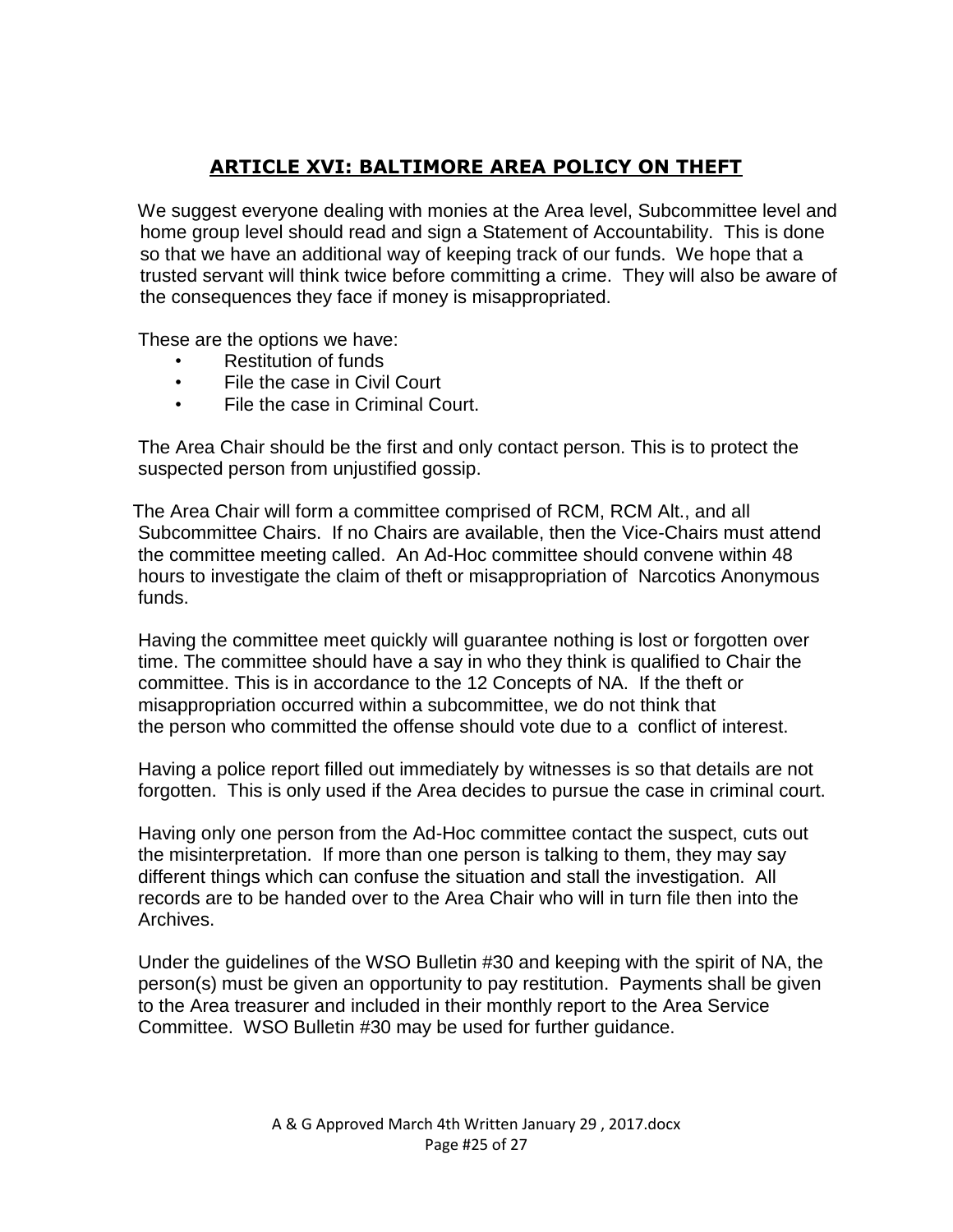## **Letter of Intent**

Area Service Committee of NA Payments will be made over a six month period. My first Installment (Check, Cash, or Money order) is expected by \_\_\_\_\_\_\_\_\_ for the misappropriated funds. If for any reason funds are not paid in full by \_\_\_\_\_\_\_\_\_\_, the next appropriate action will be taken. Failure to abide by said agreement in the agreed timeframe, will lead to the defendants prosecution.

| Defendant | B.A.S.C.N.A. Rep. |  |
|-----------|-------------------|--|
|-----------|-------------------|--|

Witness\_

Date\_

Attachment: NA SERVICE STRUCTURE